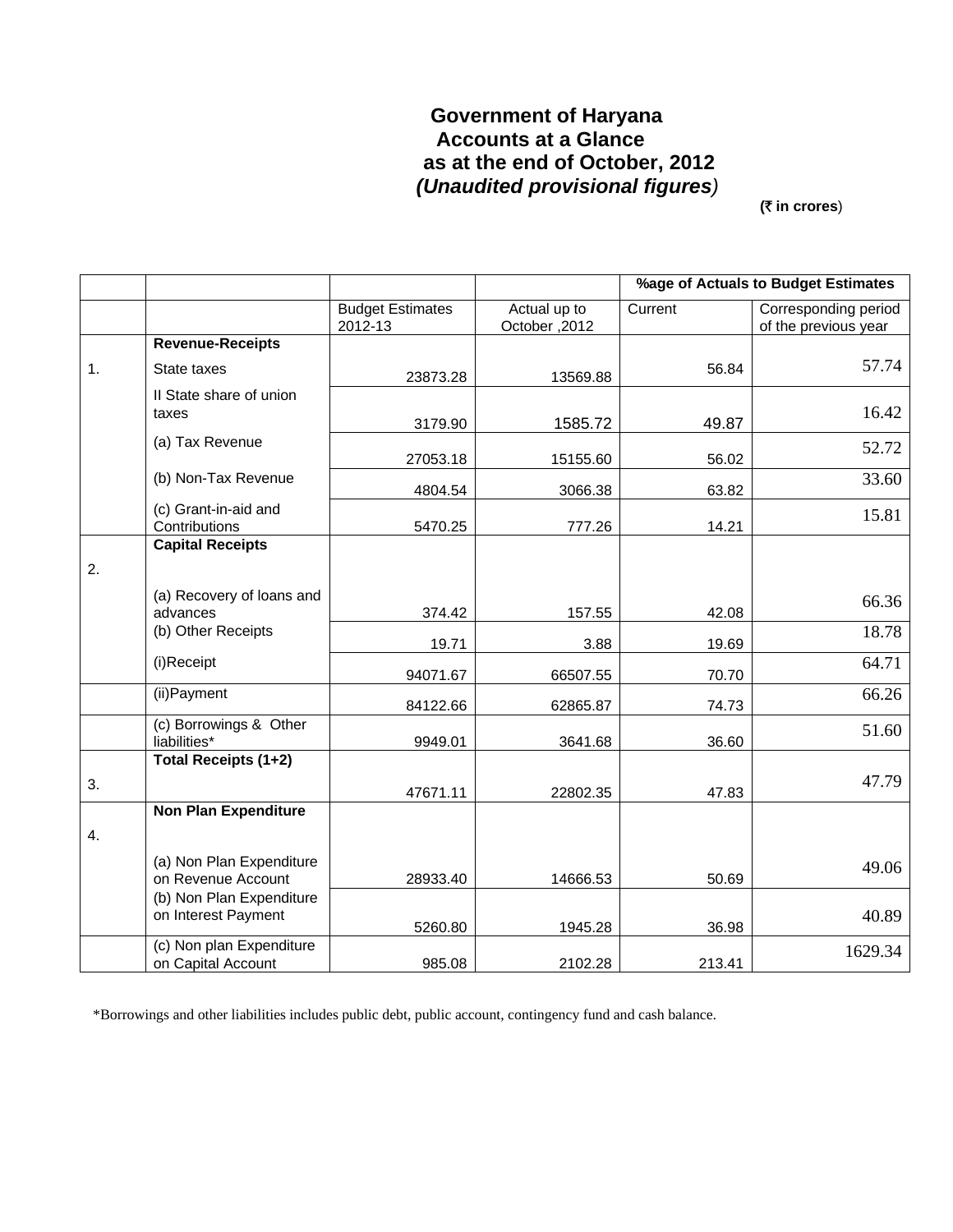|                | <b>Plan Expenditure</b>         |            |            |       |       |
|----------------|---------------------------------|------------|------------|-------|-------|
| 5.             |                                 |            |            |       |       |
|                | (a) Plan Expenditure            |            |            |       | 25.03 |
|                | on Revenue Account              | 12010.12   | 3807.02    | 31.70 |       |
|                | (b) Plan Expenditure            |            |            |       | 36.91 |
|                | on Capital Account              | 5742.51    | 2226.52    | 38.77 |       |
|                | <b>Total Expenditure</b>        |            |            |       |       |
| .6.            |                                 |            |            |       |       |
|                | $[4 (a)+(c)+5)$                 |            |            |       |       |
|                |                                 | 47671.11   | 22802.35   | 47.83 | 46.17 |
|                | (a)Revenue                      |            |            |       | 42.02 |
|                | Expenditure                     | 40943.52   | 18473.55   | 45.12 |       |
|                | (b)Capital                      |            |            |       |       |
|                | Expenditure*                    | 6727.59    | 4328.80    | 64.34 | 71.00 |
|                | Surplus/<br>Revenue             |            |            |       | 20.92 |
| $\overline{7}$ | Deficit[1-6(a)                  | $-3615.55$ | 525.69     | $***$ |       |
|                | <b>Surplus</b><br><b>Fiscal</b> |            |            |       |       |
| 8.             | <b>Deficit</b>                  |            |            |       |       |
|                | ${1+2(a)+2(b)-(6)}$             |            |            |       | 51.60 |
|                |                                 | -9949.01   | $-3641.68$ | 36.60 |       |
|                |                                 |            |            |       |       |
|                |                                 |            |            |       |       |

\*Expenditure on Capital Account consists of Capital Expenditure ( $\bar{\tau}$  4076.76 crore) and Loans And Advances disbursed (₹ 252.04 crore).

 \*\* Since there is revenue surplus against Revenue Deficit as intimated by Govt. in Budget Estimates, percentage not worked out.

|  |  |  |  |  |  |  | Monthly Accounts Exclusion details for the month of September, 2012 |  |
|--|--|--|--|--|--|--|---------------------------------------------------------------------|--|
|--|--|--|--|--|--|--|---------------------------------------------------------------------|--|

| <b>Source</b>                       | <b>Due</b>                     |                                 | <b>Received</b>                |                                 | <b>Excluded due to</b>       |                        |               |
|-------------------------------------|--------------------------------|---------------------------------|--------------------------------|---------------------------------|------------------------------|------------------------|---------------|
|                                     | <b>Current</b><br><b>Month</b> | <b>Previous</b><br><b>Month</b> | <b>Current</b><br><b>Month</b> | <b>Previous</b><br><b>Month</b> | <b>Non</b><br><b>Receipt</b> | Late<br><b>Receipt</b> | <b>Others</b> |
| Treasury/PAO                        | 22                             |                                 | 22                             |                                 | $\blacksquare$               |                        |               |
| Public<br>Works<br><b>Divisions</b> | 201                            |                                 | 201                            |                                 | $\blacksquare$               |                        |               |
| <b>Forest Division</b>              | 57                             |                                 | 57                             | $\sim$                          | $\blacksquare$               | -                      | ۰.            |
| Others                              |                                |                                 |                                |                                 |                              |                        |               |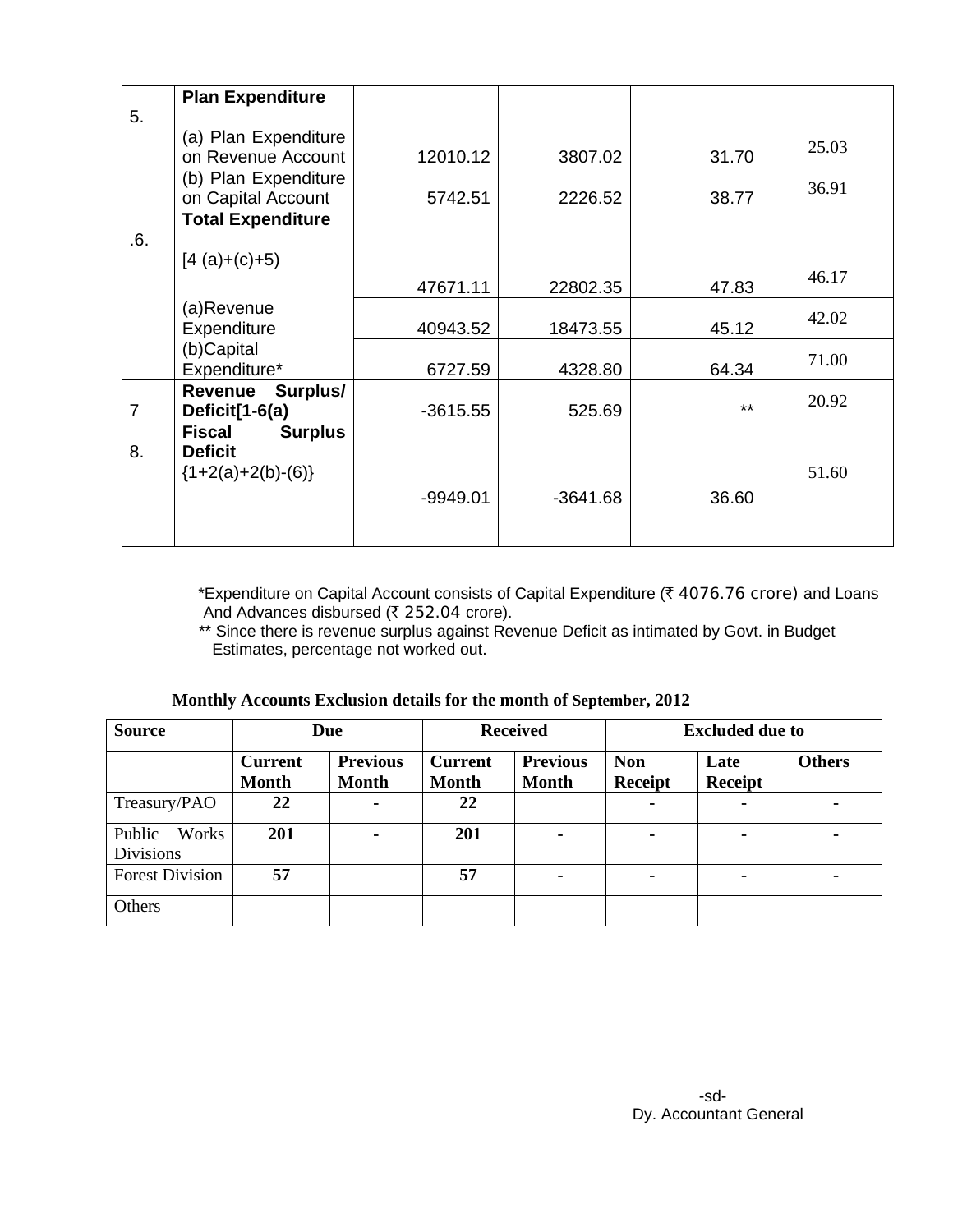# **(Format of the Progressive Figures) Tax Revenue (State Taxes) (Refer to Item No. 1 a (I) of Monthly Accounts at a Glance)**

|                  |                |                    | ( <b>₹in crores</b> ) |                    |  |
|------------------|----------------|--------------------|-----------------------|--------------------|--|
| <b>Months</b>    |                | 2012.13            | 2011-12               |                    |  |
|                  | <b>Monthly</b> | <b>Progressive</b> | <b>Monthly</b>        | <b>Progressive</b> |  |
| <b>April</b>     | 2039.19        | 2039.19            | 1689.13               | 1689.13            |  |
| <b>May</b>       | 2532.26        | 4571.45            | 2026.97               | 3716.10            |  |
| June             | 1876.56        | 6448.01            | 1342.51               | 5058.61            |  |
| July             | 1936.35        | 8384.36            | 1852.05               | 6910.66            |  |
| <b>August</b>    | 1779.40        | 10163.76           | 1858.38               | 8769.04            |  |
| <b>September</b> | 1575.71        | 11739.47           | 1133.44               | 9902.48            |  |
| <b>October</b>   | 1830.41        | 13569.88           | 1649.24               | 11551.72           |  |
| <b>November</b>  |                |                    | 1881.02               | 13432.74           |  |
| <b>December</b>  |                |                    | 1706.09               | 15139.64           |  |
| <b>January</b>   |                |                    | 1647.84               | 16787.48           |  |
| <b>February</b>  |                |                    | 1560.02               | 18347.50           |  |
| <b>March</b>     |                |                    | 2039.41               | 20386.91           |  |
| (Preliminary)    |                |                    |                       |                    |  |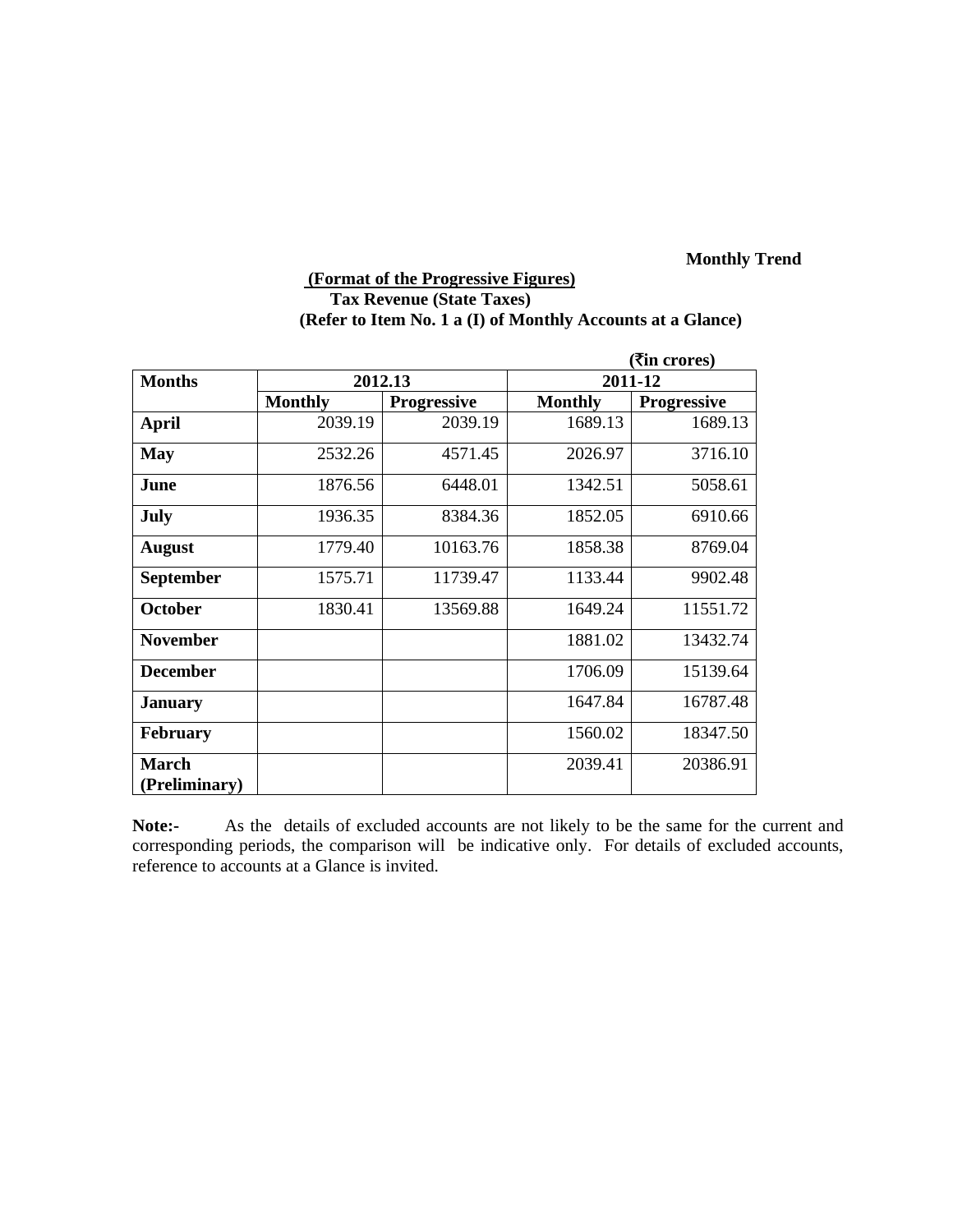#### **Annexure II Monthly Trend (Format of the Progressive Figures) Tax Revenue (State Share of Union Taxes) (Refer to Item No. 1 a (II) of Monthly Accounts at a Glance)**

|  | $($ <b>₹.</b> in crores) |
|--|--------------------------|
|--|--------------------------|

| <b>Months</b>                 |                | 2012-2013          | 2011-12        |                    |  |
|-------------------------------|----------------|--------------------|----------------|--------------------|--|
|                               | <b>Monthly</b> | <b>Progressive</b> | <b>Monthly</b> | <b>Progressive</b> |  |
| April                         | 69.38          | 69.38              | 58.94          | 58.94              |  |
| <b>May</b>                    | 383.54         | 452.92             | --             | 58.94              |  |
| June                          | --             | 452.92             | --             | 58.94              |  |
| July                          | 452.92         | 905.84             | 121.14         | 180.08             |  |
| <b>August</b>                 | 226.46         | 1132.30            | 17.42          | 197.50             |  |
| <b>September</b>              | 226.46         | 1358.76            | 138.56         | 336.06             |  |
| October                       | 226.96         | 1585.72            | 117.88         | 453.94             |  |
| <b>November</b>               |                |                    | 256.44         | 710.38             |  |
| <b>December</b>               |                |                    | 277.12         | 987.50             |  |
| <b>January</b>                |                |                    | 58.94          | 1046.44            |  |
| <b>February</b>               |                |                    | 138.56         | 1185.00            |  |
| <b>March</b><br>(Preliminary) |                |                    | 725.22         | 1910.22            |  |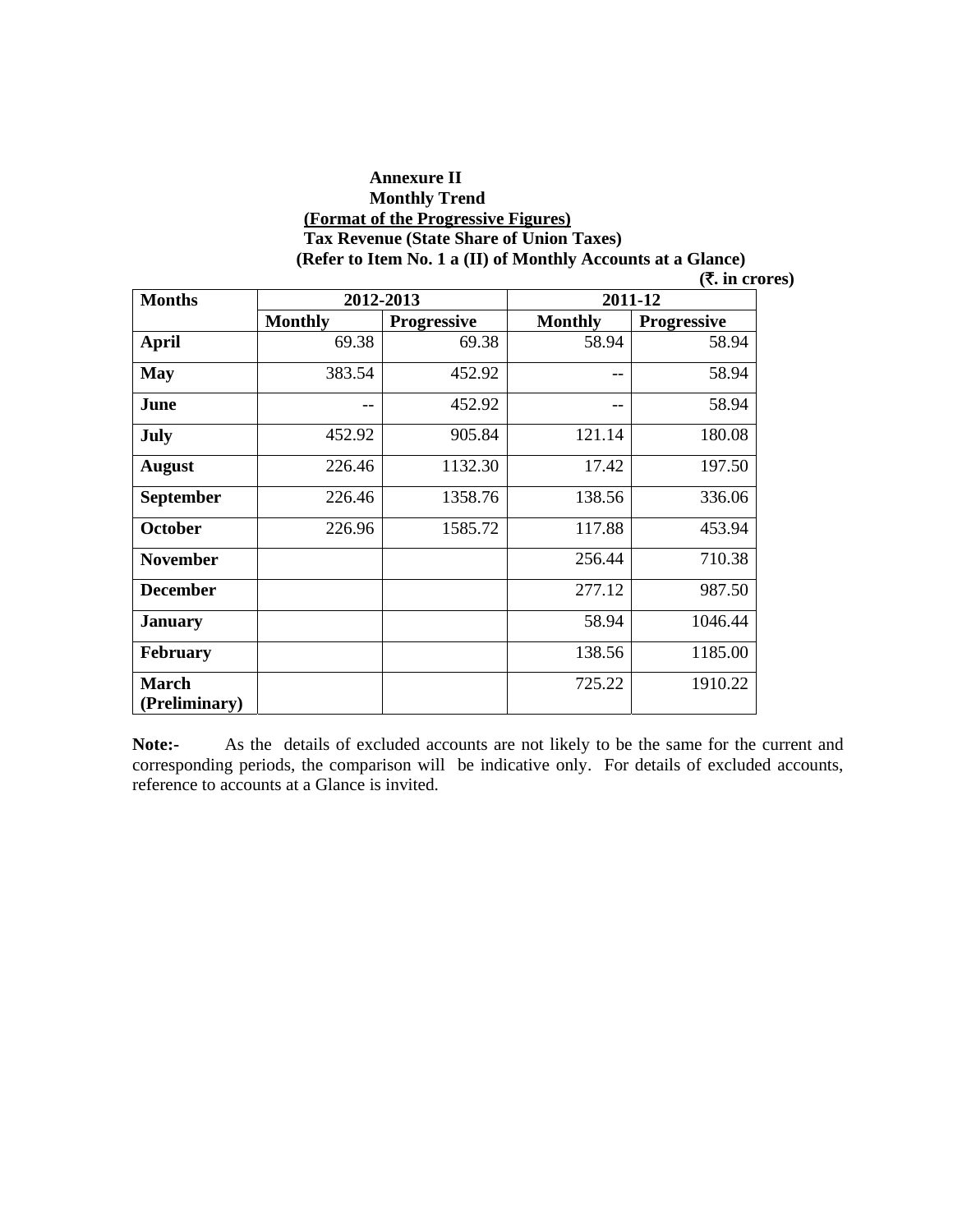#### **Monthly Trend (Format of the Progressive Figures) REVENUE RECEIPTS (TAX REVENUE) (Refer to Item No. I (a) of Monthly Accounts at a Glance)**

|  | $($ <b>₹in crores</b> ) |
|--|-------------------------|
|--|-------------------------|

| <b>Months</b>   | 2012-13        |                    | 2011-2012      |                    |  |
|-----------------|----------------|--------------------|----------------|--------------------|--|
|                 | <b>Monthly</b> | <b>Progressive</b> | <b>Monthly</b> | <b>Progressive</b> |  |
| <b>April</b>    | 2108.57        | 2108.57            | 1748.08        | 1748.07            |  |
| <b>May</b>      | 2915.8         | 5024.37            | 2026.97        | 3775.04            |  |
| June            | 1876.62        | 6900.99            | 1402.51        | 5117.55            |  |
| July            | 2389.21        | 9290.20            | 1793.11        | 6910.66            |  |
| August          | 2005.86        | 11296.06           | 2055.88        | 8966.54            |  |
| September       | 1802.17        | 13098.23           | 1272           | 10238.54           |  |
| <b>October</b>  | 2057.37        | 15155.60           | 1767.12        | 12005.66           |  |
| <b>November</b> |                |                    | 2137.46        | 14143.12           |  |
| <b>December</b> |                |                    | 1984.02        | 16127.14           |  |
| <b>January</b>  |                |                    | 1706.78        | 17833.92           |  |
| <b>February</b> |                |                    | 1698.58        | 19532.50           |  |
| <b>March</b>    |                |                    | 2764.63        | 22297.13           |  |
| (Preliminary)   |                |                    |                |                    |  |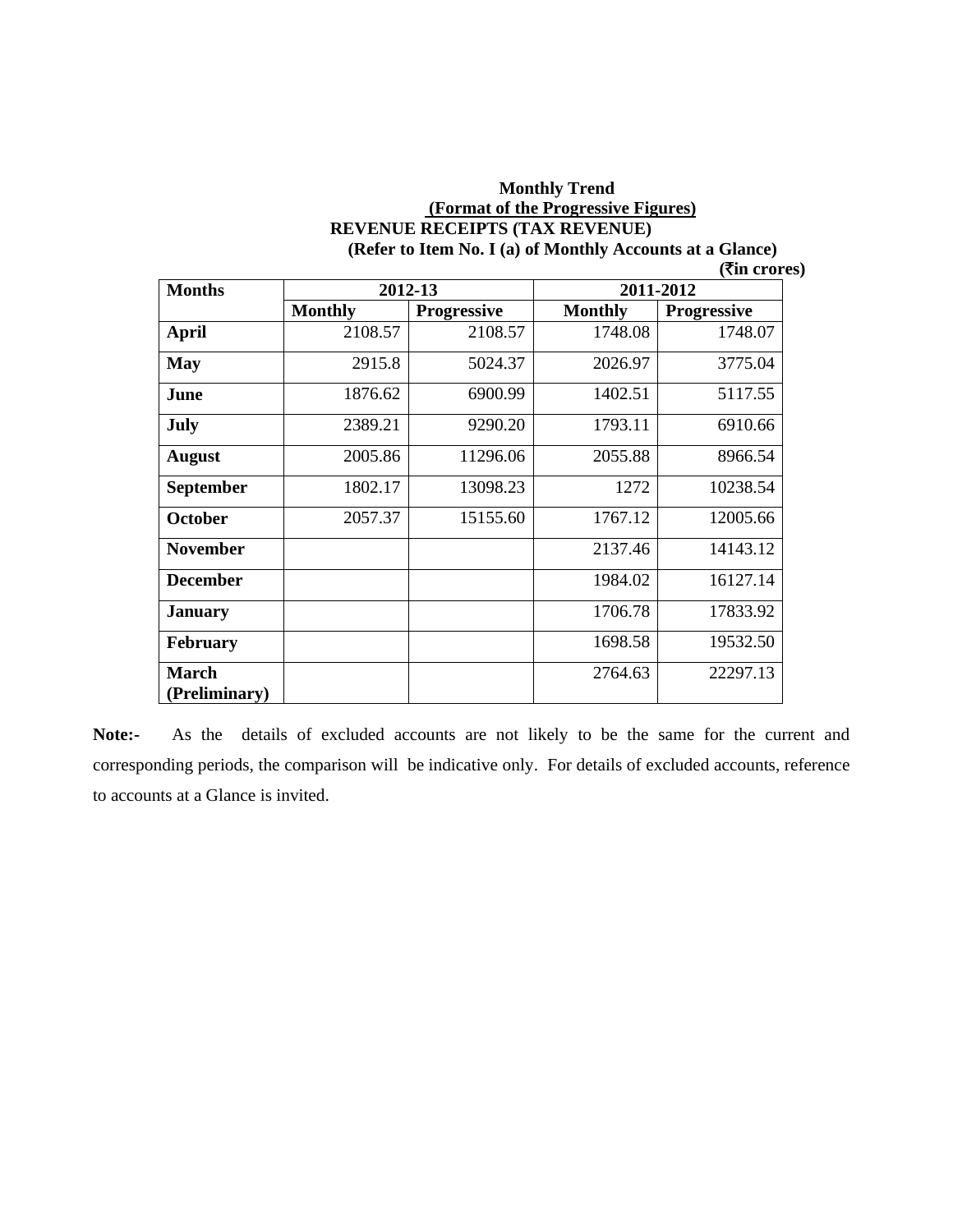# **Monthly Trend (Format of the Progressive Figures) NON -TAX REVENUE**

**(Refer to Item No. I (b) of Monthly Accounts at a Glance)** 

| <b>Months</b>                 | 2012-13        |                    | 2011-2012      |                    |  |
|-------------------------------|----------------|--------------------|----------------|--------------------|--|
|                               | <b>Monthly</b> | <b>Progressive</b> | <b>Monthly</b> | <b>Progressive</b> |  |
| <b>April</b>                  | 155.17         | 155.17             | 154.93         | 154.93             |  |
| <b>May</b>                    | 215.06         | 370.23             | 177.36         | 332.29             |  |
| June                          | 198.28         | 568.51             | 221.62         | 553.91             |  |
| July                          | 1699.68        | 2268.19            | 261.69         | 815.60             |  |
| <b>August</b>                 | 242.93         | 2511.12            | 209.88         | 1025.48            |  |
| <b>September</b>              | 334.00         | 2845.12            | 223.08         | 1248.56            |  |
| <b>October</b>                | 221.26         | 3066.38            | 191.91         | 1440.47            |  |
| <b>November</b>               |                |                    | 146.11         | 1586.58            |  |
| <b>December</b>               |                |                    | 299.47         | 1886.05            |  |
| <b>January</b>                |                |                    | 166.33         | 2052.38            |  |
| <b>February</b>               |                |                    | 612.19         | 2665.28            |  |
| <b>March</b><br>(Preliminary) |                |                    | 1177.75        | 3843.03            |  |

 **(**` **in crores)**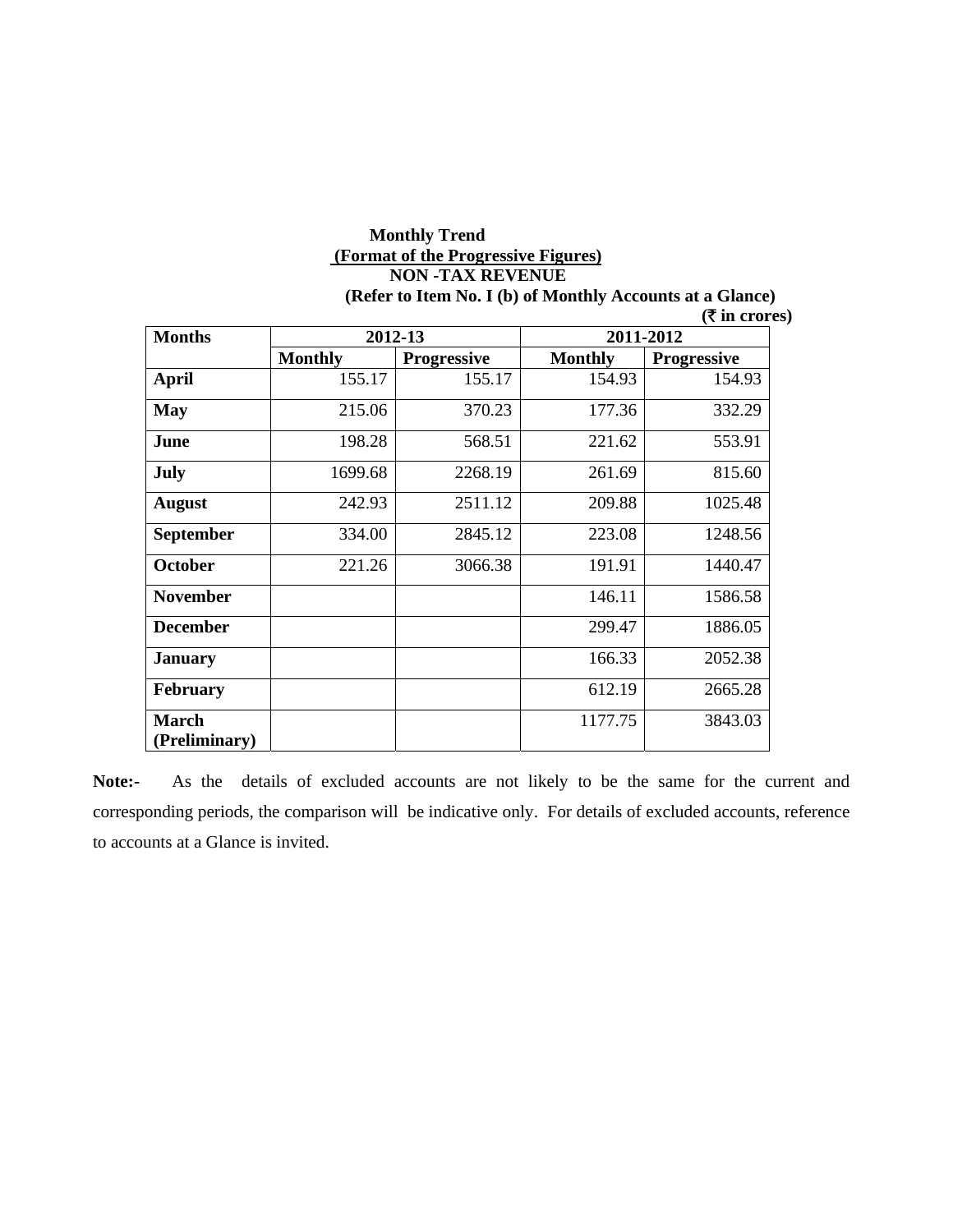#### **(Format of the Progressive Figures) GRANTS-IN-AID AND CONTRIBUTION**

### **(Refer to Item No. I (c) of Monthly Accounts at a Glance)**

| ( ₹ in cross)   |                |                    |                |                    |  |
|-----------------|----------------|--------------------|----------------|--------------------|--|
| <b>Months</b>   |                | 2012-13            | 2011-2012      |                    |  |
|                 | <b>Monthly</b> | <b>Progressive</b> | <b>Monthly</b> | <b>Progressive</b> |  |
| <b>April</b>    | --             | --                 | --             |                    |  |
| <b>May</b>      | 29.03          | 29.03              | --             |                    |  |
| June            | 128.15         | 157.18             | 67.17          | 67.17              |  |
| <b>July</b>     | 175.83         | 333.00             | 72.99          | 140.16             |  |
| <b>August</b>   | 164.50         | 497.50             | 141.6          | 281.76             |  |
| September       | 129.35         | 626.85             | 290.85         | 572.61             |  |
| <b>October</b>  | 150.41         | 777.26             | 211.53         | 784.14             |  |
| <b>November</b> |                |                    | 37.31          | 821.45             |  |
| <b>December</b> |                |                    | 959.37         | 1780.82            |  |
| <b>January</b>  |                |                    | $-64.89$       | 1715.93            |  |
| <b>February</b> |                |                    | 397.05         | 2112.98            |  |
| <b>March</b>    |                |                    | 239.91         | 2352.89            |  |

**Note:-** As the details of excluded accounts are not likely to be the same for the current and corresponding periods, the comparison will be indicative only. For details of excluded accounts, reference to accounts at a Glance is invited.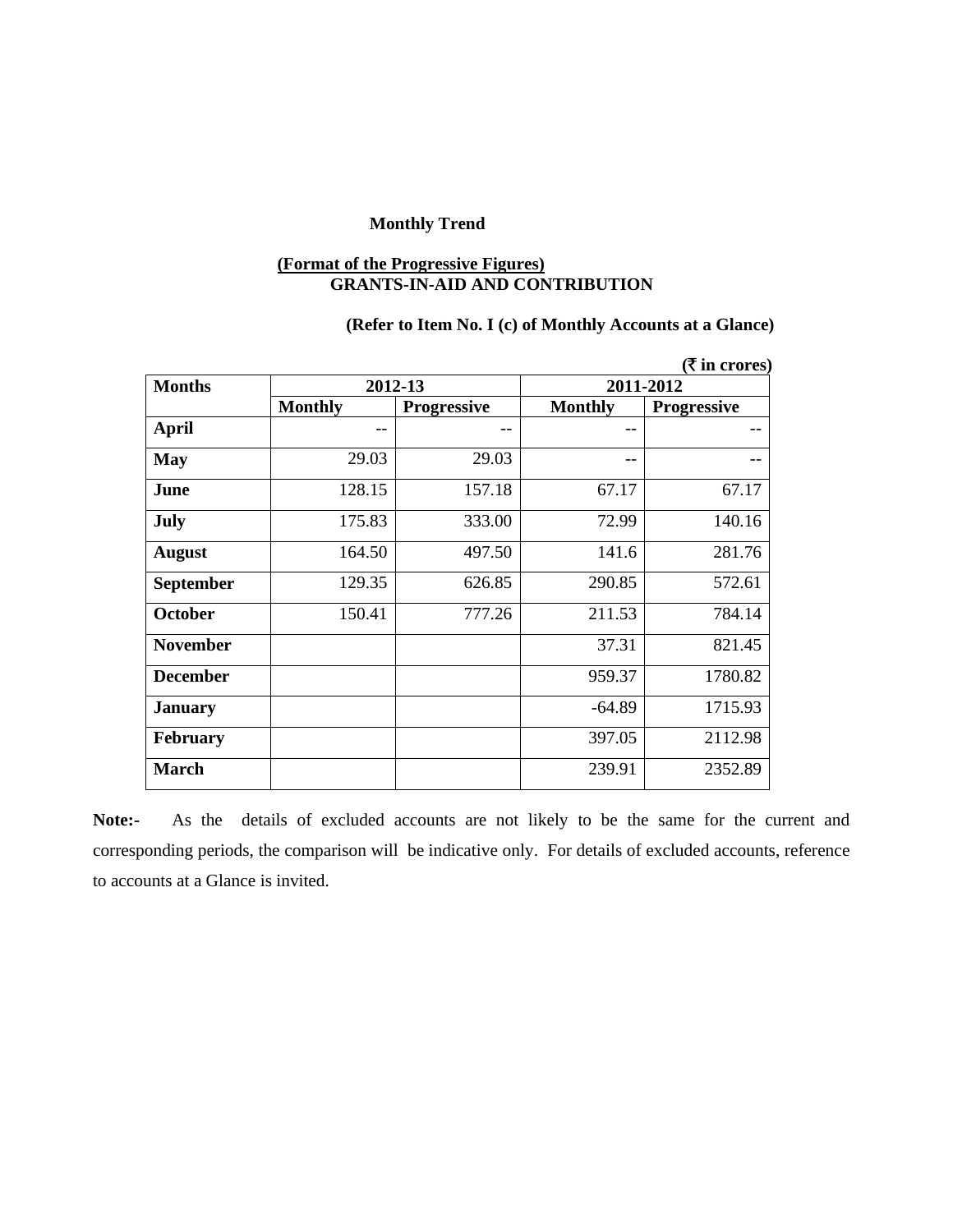#### **Monthly Trend (Format of the Progressive Figures) RECOVERY OF LOANS AND ADVANCES (Refer to Item No. 2 (a) of Monthly Accounts at a Glance)**

|                  |                |                    |                | ( <b>₹</b> in crores) |  |
|------------------|----------------|--------------------|----------------|-----------------------|--|
| <b>Months</b>    |                | 2012-2013          | 2011-2012      |                       |  |
|                  | <b>Monthly</b> | <b>Progressive</b> | <b>Monthly</b> | <b>Progressive</b>    |  |
| <b>April</b>     | 10.61          | 10.61              | 13.57          | 13.57                 |  |
| <b>May</b>       | 12.82          | 23.43              | 15.26          | 28.83                 |  |
| June             | 22.97          | 46.40              | 24.36          | 53.19                 |  |
| July             | 50.5           | 96.90              | 27.37          | 80.56                 |  |
| <b>August</b>    | 21.22          | 118.12             | 21.04          | 101.60                |  |
| <b>September</b> | 14.41          | 132.53             | 30.7           | 132.30                |  |
| <b>October</b>   | 25.02          | 157.55             | 22.28          | 154.58                |  |
| <b>November</b>  |                |                    | 23.22          | 177.80                |  |
| <b>December</b>  |                |                    | 26.87          | 204.67                |  |
| <b>January</b>   |                |                    | 21.19          | 225.86                |  |
| <b>February</b>  |                |                    | 20.36          | 246.22                |  |
| <b>March</b>     |                |                    | 47.87          | 294.09                |  |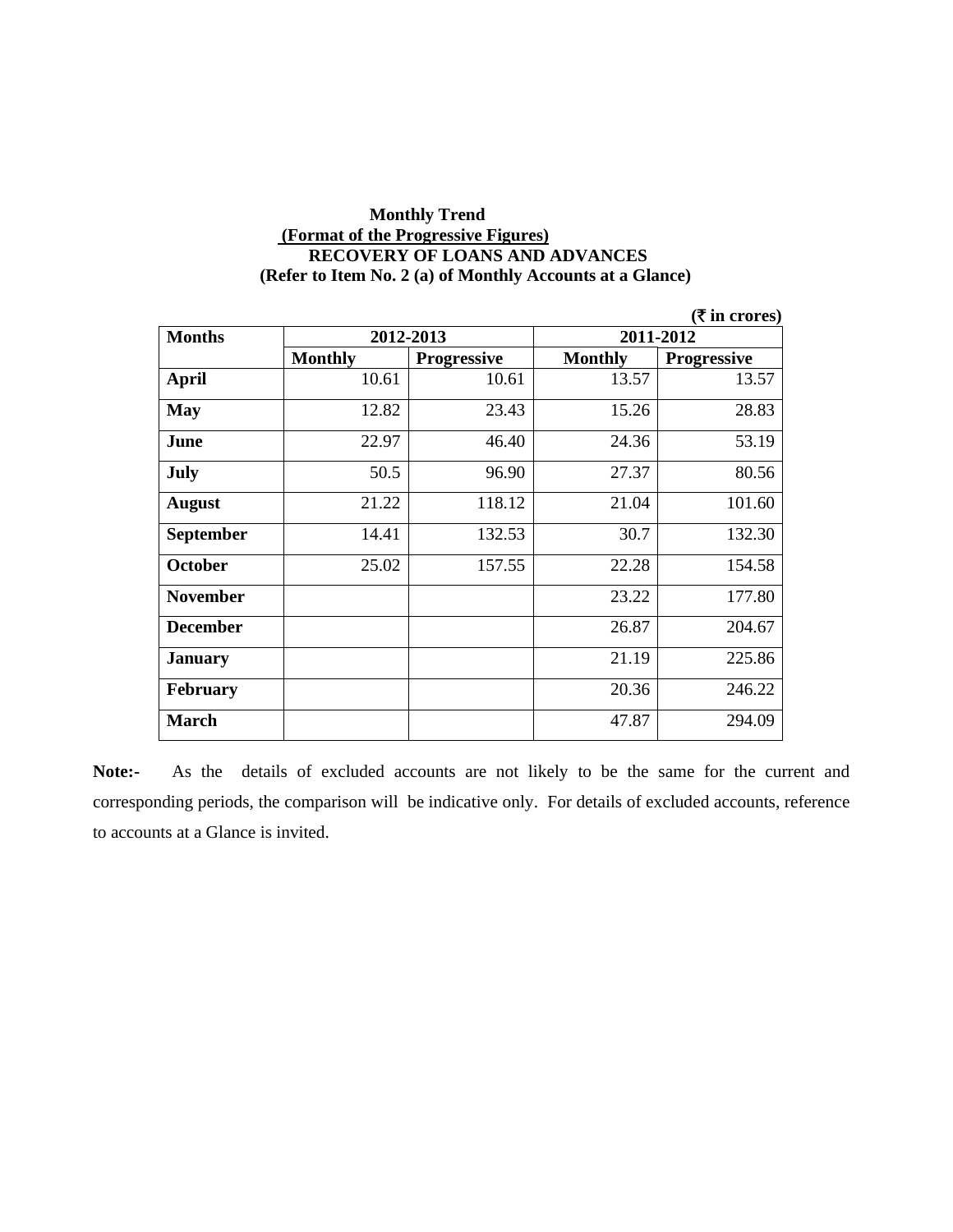# **Monthly Trend (Format of the Progressive Figures) OTHER RECEIPTS**

|                 |                |                    |                | ( <b>₹in crores</b> ) |
|-----------------|----------------|--------------------|----------------|-----------------------|
| <b>Months</b>   |                | 2012-13            | 2011-12        |                       |
|                 | <b>Monthly</b> | <b>Progressive</b> | <b>Monthly</b> | <b>Progressive</b>    |
| <b>April</b>    | 1.16           | 1.16               | 0.27           | 0.27                  |
| <b>May</b>      | 0.86           | 2.02               | 0.17           | 0.44                  |
| June            | 0.35           | 2.37               | 1.83           | 2.27                  |
| July            | 0.38           | 2.75               | 0.46           | 2.73                  |
| <b>August</b>   | 0.18           | 2.93               | 0.13           | 2.86                  |
| September       | 0.62           | 3.55               | 0.1            | 2.96                  |
| October         | 0.33           | 3.88               | 0.15           | 3.11                  |
| <b>November</b> |                |                    | 0.17           | 3.28                  |
| <b>December</b> |                |                    | 0.57           | 3.85                  |
| <b>January</b>  |                |                    | 0.51           | 4.36                  |
| February        |                |                    | 1.43           | 5.79                  |
| <b>March</b>    |                |                    | 1.37           | 7.16                  |

**(Refer to Item No. 2 (b) of Monthly Accounts at a Glance)**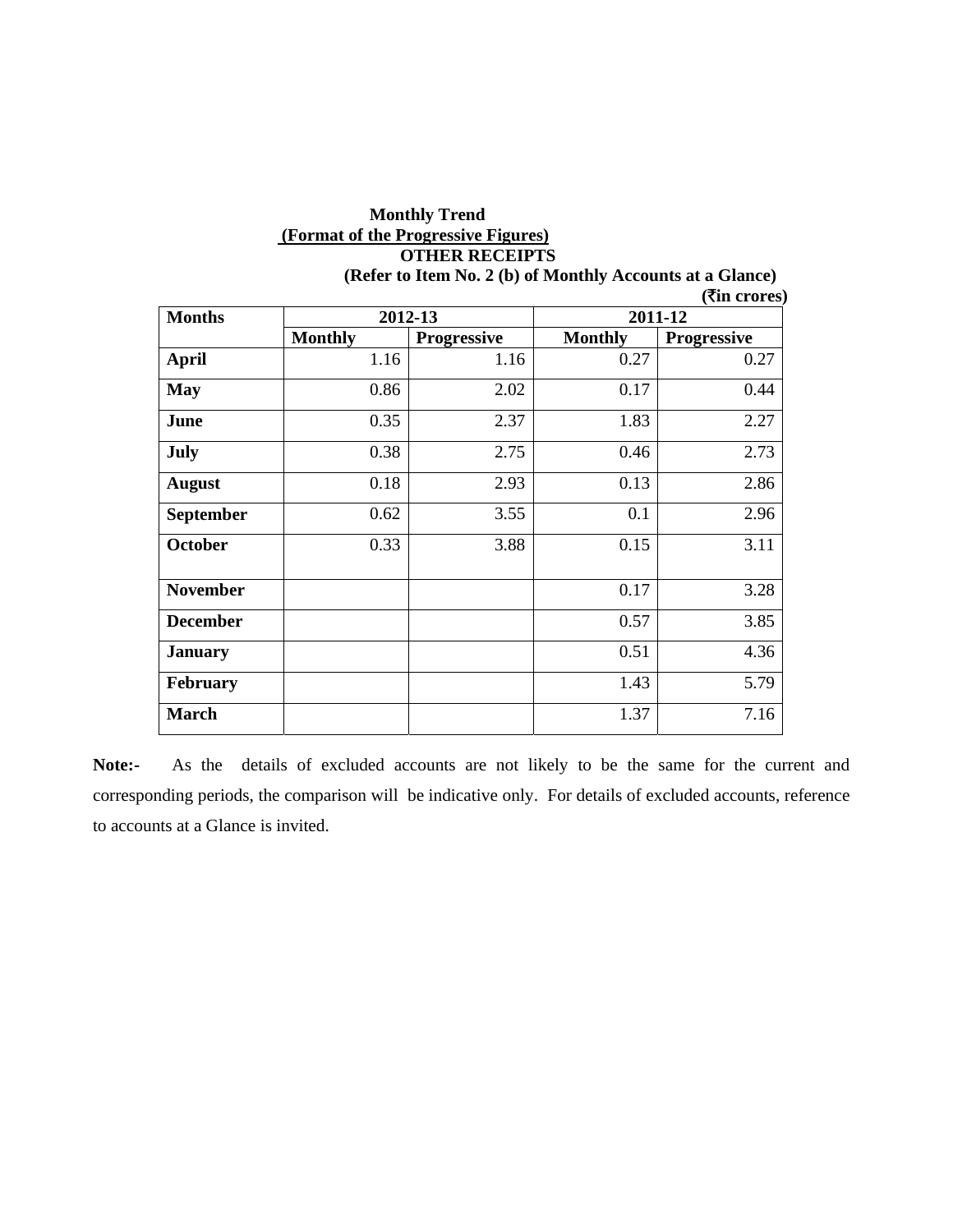#### **Monthly Trend (Format of the Progressive Figures) BORROWING AND OTHER LIABILITIES (Refer to Item No. 2(c) of Monthly Accounts at a Glance)**

|                  |                |                    |                | (₹ in crores)      |
|------------------|----------------|--------------------|----------------|--------------------|
| <b>Months</b>    | 2012-13        |                    |                | 2011-12            |
|                  | <b>Monthly</b> | <b>Progressive</b> | <b>Monthly</b> | <b>Progressive</b> |
| <b>April</b>     | 968.53         | 968.53             | 223.58         | 223.58             |
| <b>May</b>       | 781.05         | 1749.58            | 754.64         | 978.22             |
| June             | 1330.73        | 3080.31            | 1214.82        | 2193.04            |
| July             | $-1520.73$     | 1559.58            | 418.76         | 2611.80            |
| <b>August</b>    | 21.84          | 1581.42            | $-209.26$      | 2402.54            |
| <b>September</b> | 390.59         | 1972.01            | 848.51         | 3251.05            |
| <b>October</b>   | 1669.67        | 3641.68            | 1609.23        | 4860.28            |
| <b>November</b>  |                |                    | 280.72         | 5141.00            |
| <b>December</b>  |                |                    | 336.57         | 5477.57            |
| <b>January</b>   |                |                    | 151.54         | 5629.11            |
| <b>February</b>  |                |                    | $-30.16$       | 5598.95            |
| <b>March</b>     |                |                    | 1911.42        | 7510.37            |
| (Preliminary)    |                |                    |                |                    |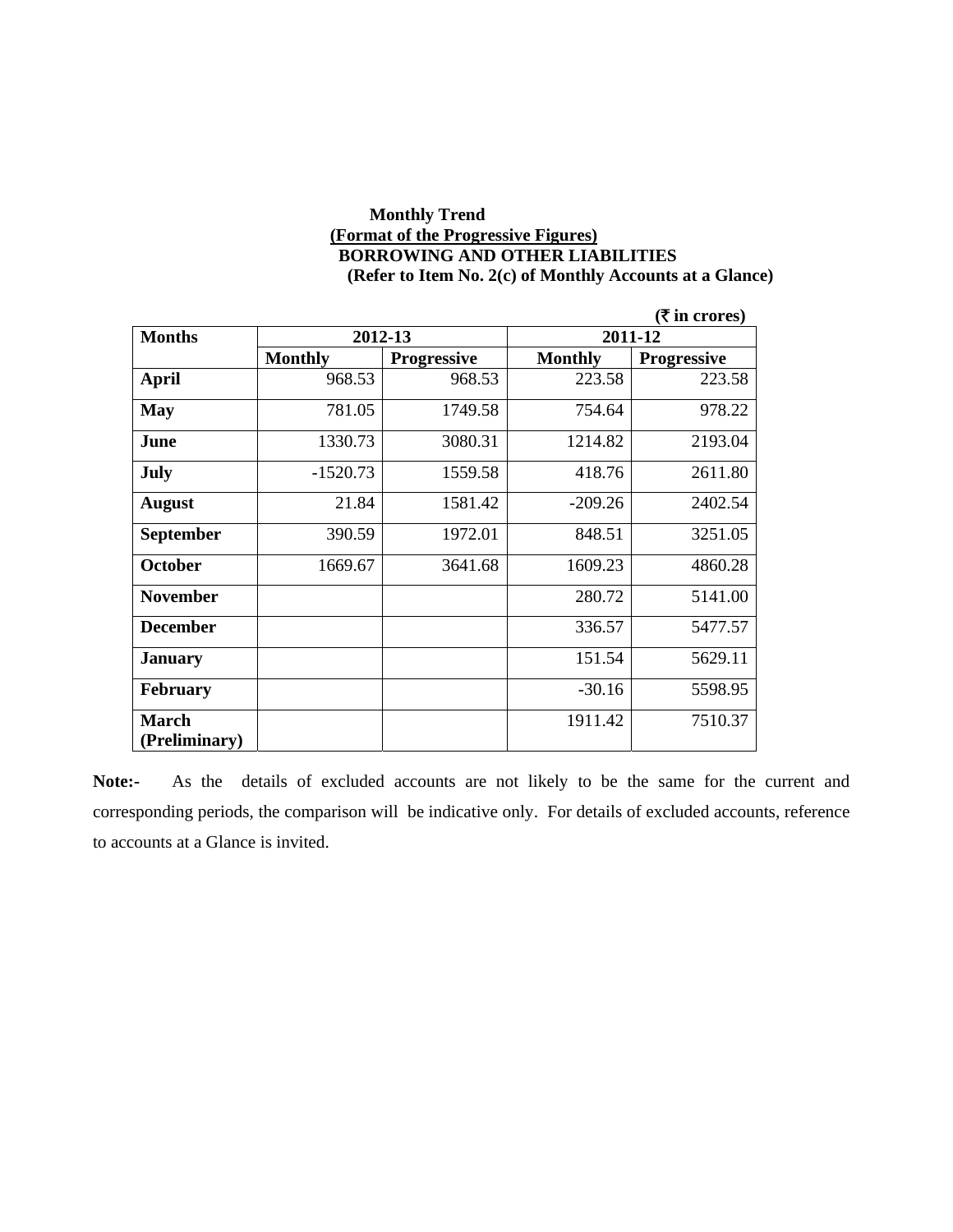#### **(Format of the Progressive Figures) Borrowings and Other Liabilities(Receipts) (Refer to Item No. 2 b (I) of Monthly Accounts at a Glance)**

|                               |                |                    |                | $(\overline{\mathbf{\xi}}$ in crores) |
|-------------------------------|----------------|--------------------|----------------|---------------------------------------|
| <b>Months</b>                 | 2012-13        |                    |                | 2011-12                               |
|                               | <b>Monthly</b> | <b>Progressive</b> | <b>Monthly</b> | <b>Progressive</b>                    |
| <b>April</b>                  | 11563.33       | 11563.33           | 9048.17        | 9048.17                               |
| <b>May</b>                    | 11086.53       | 22649.86           | 9542.38        | 18590.55                              |
| June                          | 7765.55        | 30415.41           | 6579.86        | 25170.41                              |
| July                          | 12067.57       | 42482.98           | 10289.44       | 35459.85                              |
| <b>August</b>                 | 6761.51        | 49244.49           | 5990.39        | 41450.24                              |
| <b>September</b>              | 6921.50        | 56165.99           | 7643.56        | 49093.80                              |
| <b>October</b>                | 10341.56       | 66507.55           | 8449.82        | 57543.62                              |
| <b>November</b>               |                |                    | 6424.46        | 63968.08                              |
| <b>December</b>               |                |                    | 9094.06        | 73062.14                              |
| <b>January</b>                |                |                    | 8464.10        | 81526.24                              |
| <b>February</b>               |                |                    | 6785.21        | 88311.45                              |
| <b>March</b><br>(Preliminary) |                |                    | 12684.57       | 100996.02*                            |

\*Includes Public debt, Public Account and cash balance**.**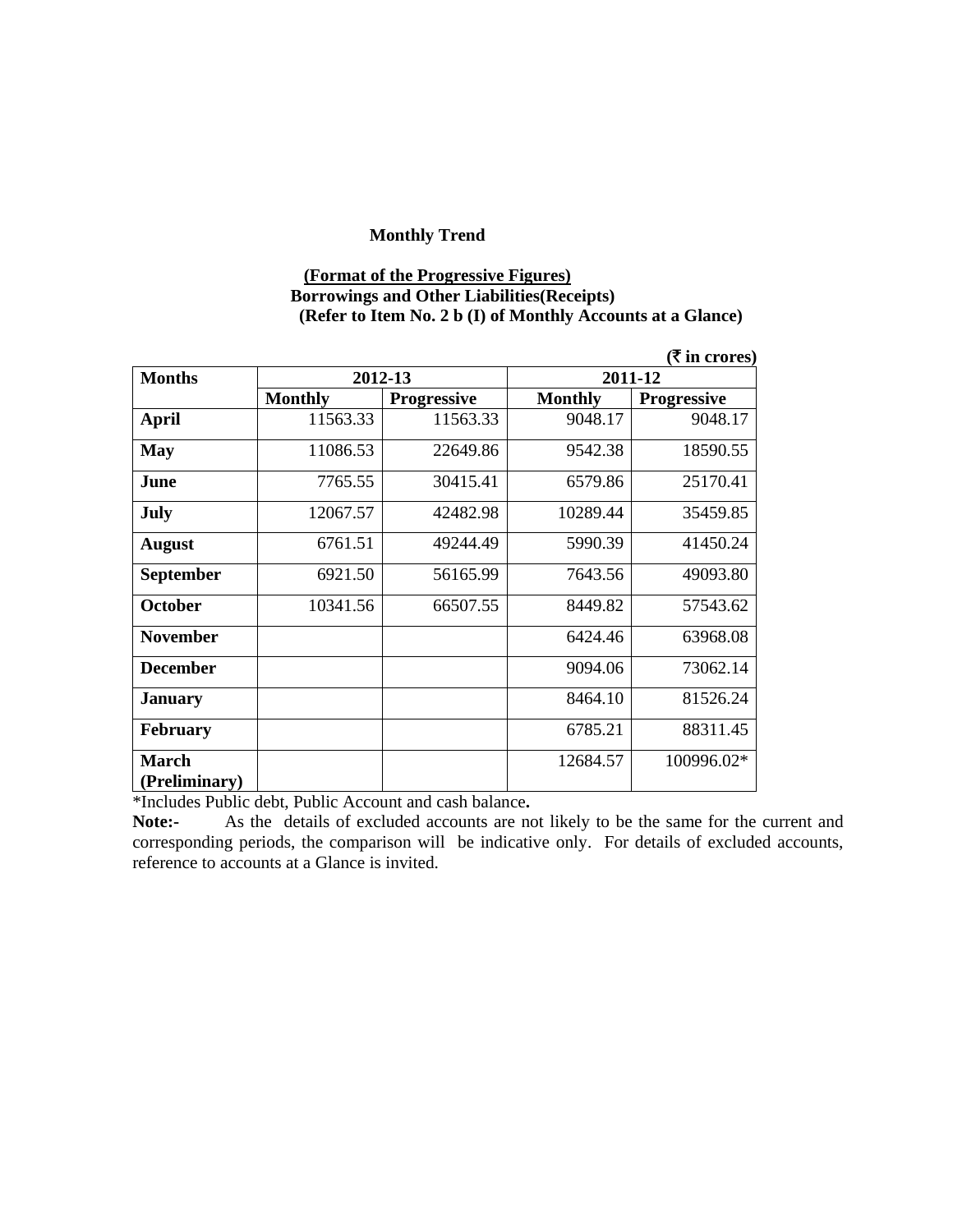#### **(Format of the Progressive Figures) Borrowings and Other Liabilities(Payments) (Refer to Item No. 2 b (ii) of Monthly Accounts at a Glance)**

|                               |                |                    |                | $($ ₹ in crores)   |
|-------------------------------|----------------|--------------------|----------------|--------------------|
| <b>Months</b>                 | 2012-13        |                    |                | 2011-12            |
|                               | <b>Monthly</b> | <b>Progressive</b> | <b>Monthly</b> | <b>Progressive</b> |
| <b>April</b>                  | 10594.80       | 10594.80           | 8824.59        | 8824.59            |
| <b>May</b>                    | 10305.47       | 20900.27           | 8787.74        | 17612.33           |
| June                          | 6434.83        | 27335.10           | 5365.04        | 22977.37           |
| July                          | 13588.3        | 40923.40           | 9870.68        | 32848.05           |
| <b>August</b>                 | 6739.67        | 47663.07           | 6199.65        | 39047.70           |
| September                     | 6530.91        | 54193.98           | 6795.05        | 45842.75           |
| <b>October</b>                | 8671.89        | 62865.87           | 6840.59        | 52683.34           |
| <b>November</b>               |                |                    | 6143.74        | 58827.08           |
| <b>December</b>               |                |                    | 8757.49        | 67584.57           |
| <b>January</b>                |                |                    | 8312.56        | 75897.13           |
| <b>February</b>               |                |                    | 6815.37        | 82712.50           |
| <b>March</b><br>(Preliminary) |                |                    | 10773.15       | 93485.65*          |

\*Includes public debt, Public Account and cash balance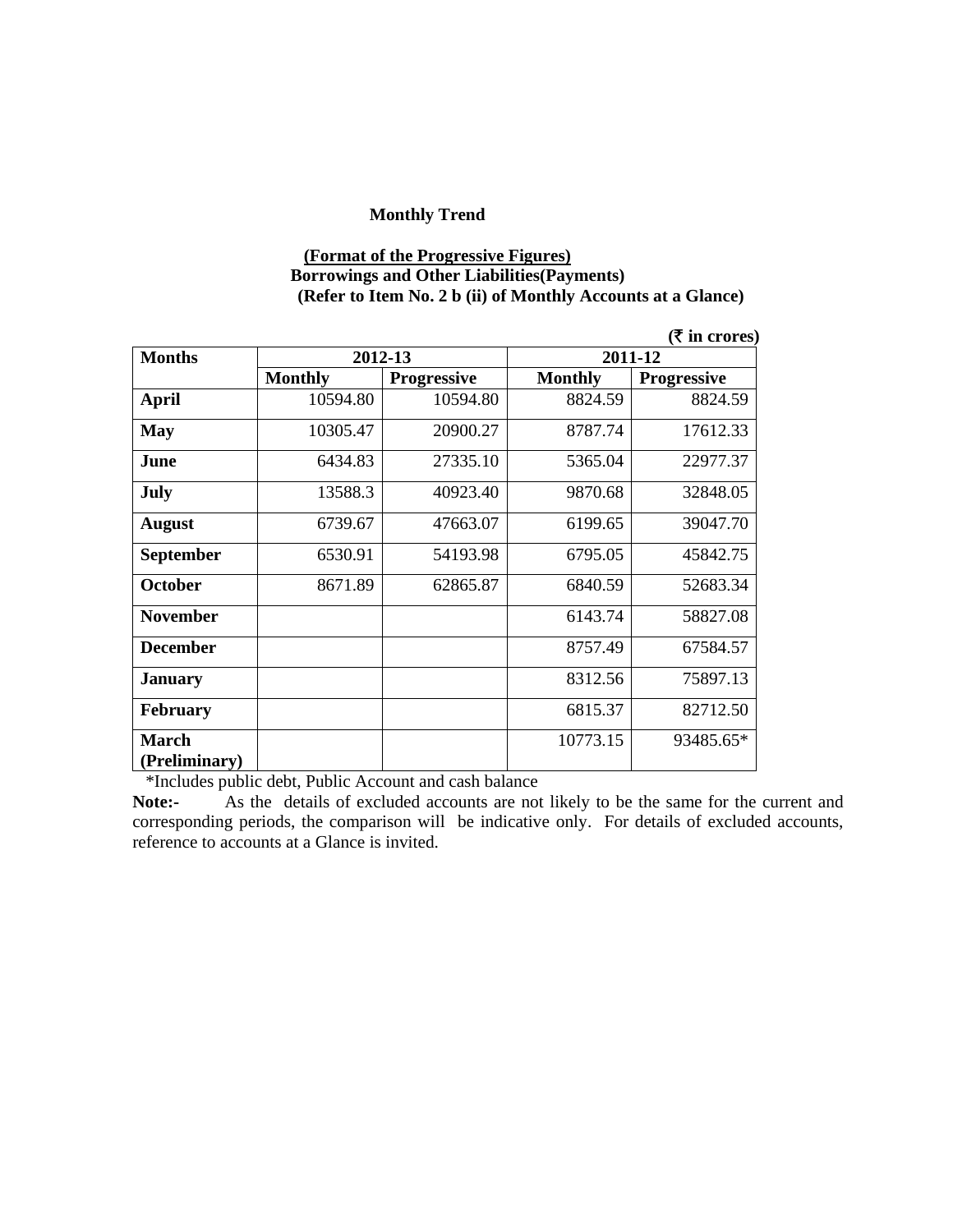# **(Format of the Progressive Figures) Total Receipt (Refer to Item No. 3 of Monthly Accounts at a Glance)**

|                               |                |                    |                | $(\bar{\bar{\mathbf{x}}}$ in crores) |
|-------------------------------|----------------|--------------------|----------------|--------------------------------------|
| <b>Months</b>                 | 2012-13        |                    | 2011-12        |                                      |
|                               | <b>Monthly</b> | <b>Progressive</b> | <b>Monthly</b> | <b>Progressive</b>                   |
| <b>April</b>                  | 3244.04        | 3244.04            | 2140.42        | 2140.42                              |
| <b>May</b>                    | 3954.62        | 7198.66            | 2974.40        | 5114.82                              |
| June                          | 3557.10        | 10755.76           | 2872.31        | 7987.13                              |
| July                          | 2794.64        | 13550.40           | 2754.46        | 10741.59                             |
| <b>August</b>                 | 2456.75        | 16007.15           | 2039.19        | 12780.78                             |
| <b>September</b>              | 2671.14        | 18678.29           | 2665.25        | 15446.03                             |
| <b>October</b>                | 4124.06        | 22802.35           | 3802.02        | 19248.23                             |
| <b>November</b>               |                |                    | 2624.99        | 21873.22                             |
| <b>December</b>               |                |                    | 3606.86        | 25480.09                             |
| <b>January</b>                |                |                    | 1981.47        | 27461.56                             |
| <b>February</b>               |                |                    | 2700.16        | 30161.72                             |
| <b>March</b><br>(Preliminary) |                |                    | 6142.95        | 36304.67                             |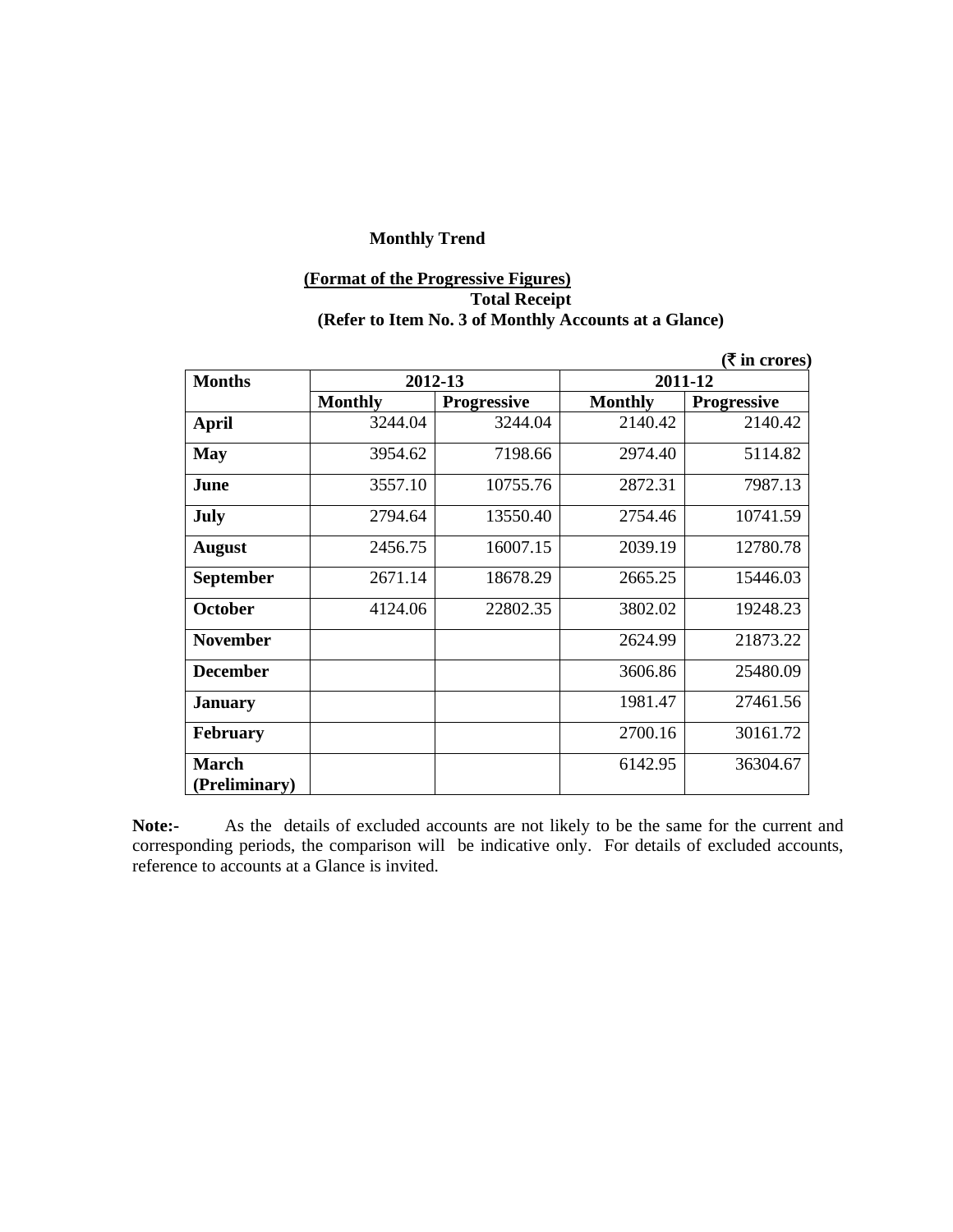#### **Monthly Trend (Format of the Progressive Figures) NON PLAN EXPENDITURE REVENUE ACCOUNT (Refer to Item No.4(a) of Monthly Accounts at a Glance)**

|                  |                |                    |                | ( ₹ in cross)      |
|------------------|----------------|--------------------|----------------|--------------------|
| <b>Months</b>    |                | 2012-13            |                | 2011-12            |
|                  | <b>Monthly</b> | <b>Progressive</b> | <b>Monthly</b> | <b>Progressive</b> |
| <b>April</b>     | 1468.11        | 1468.11            | 954.52         | 954.52             |
| <b>May</b>       | 1986.71        | 3454.82            | 1539.22        | 2493.74            |
| June             | 2841.76        | 6296.58            | 2087.14        | 4580.88            |
| <b>July</b>      | 1827.23        | 8123.81            | 2032.33        | 6613.21            |
| <b>August</b>    | 1893.67        | 10017.48           | 1515.89        | 8129.10            |
| <b>September</b> | 2385.37        | 12402.85           | 2025.58        | 10154.68           |
| <b>October</b>   | 2263.68        | 14666.53           | 2228.43        | 12383.11           |
| <b>November</b>  |                |                    | 1743.64        | 14126.75           |
| <b>December</b>  |                |                    | 2710.56        | 16837.31           |
| <b>January</b>   |                |                    | 1111.41        | 17948.72           |
| <b>February</b>  |                |                    | 1859.03        | 19807.75           |
| <b>March</b>     |                |                    | 3820.03        | 23628.05           |
| (Preliminary)    |                |                    |                |                    |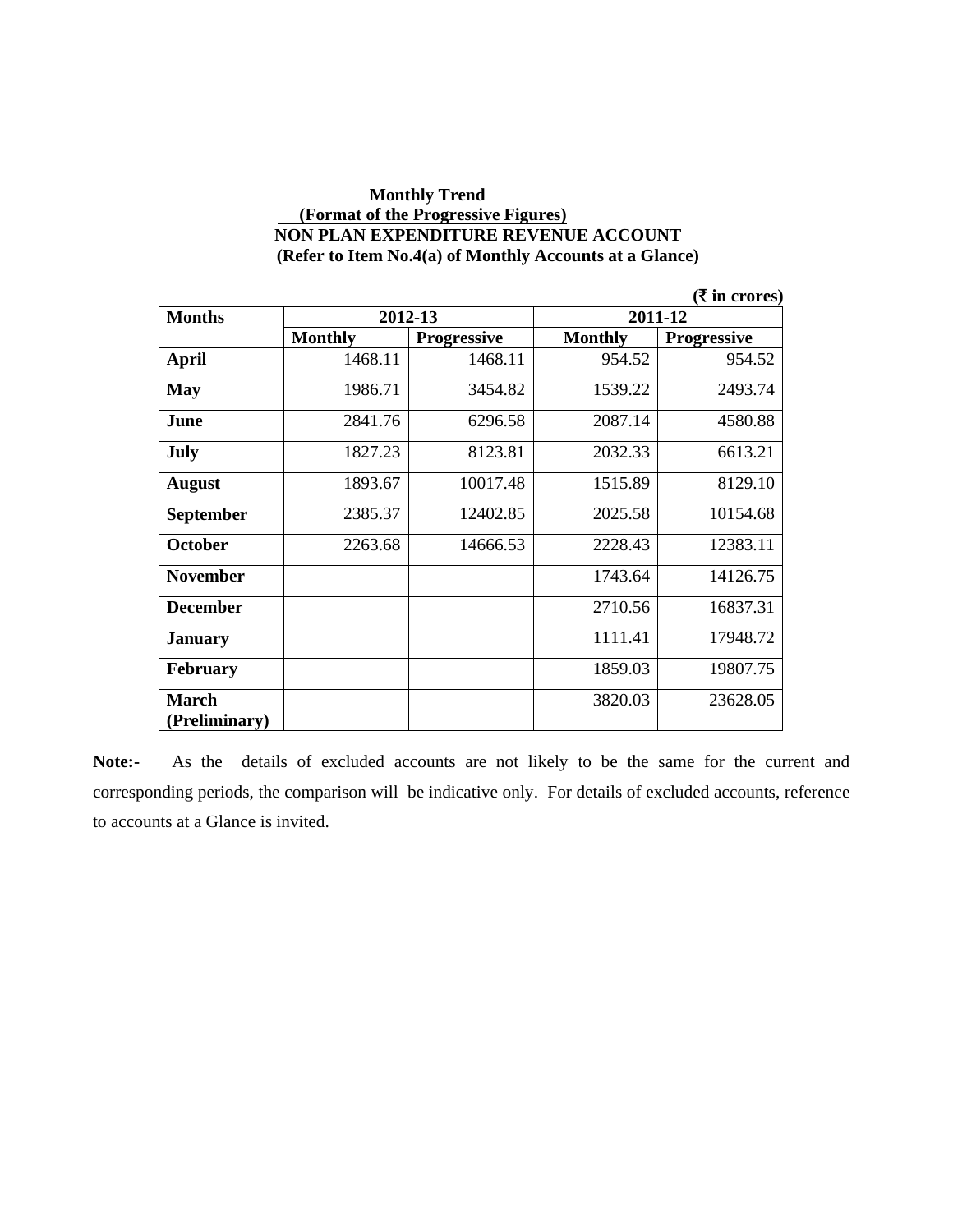### **Monthly Trend (Format of the Progressive Figures) NON PLAN EXPENDITURE ON INTEREST PAYMENTS (Refer to Item No. 4 (b) of Monthly Accounts at a Glance)**

|                 |                |                    |                | (₹ in crores)      |
|-----------------|----------------|--------------------|----------------|--------------------|
| <b>Months</b>   | 2012-13        |                    |                | 2011-12            |
|                 | <b>Monthly</b> | <b>Progressive</b> | <b>Monthly</b> | <b>Progressive</b> |
| <b>April</b>    | 48.32          | 48.32              | 22.59          | 22.59              |
| <b>May</b>      | 57.72          | 106.04             | 23.34          | 45.93              |
| June            | 697.54         | 803.58             | 695.09         | 741.02             |
| July            | 222.4          | 1025.98            | 132.50         | 873.52             |
| <b>August</b>   | 89.47          | 1115.45            | 276.24         | 1149.76            |
| September       | 623.66         | 1739.11            | 202.73         | 1352.49            |
| <b>October</b>  | 206.17         | 1945.28            | 438.08         | 1790.57            |
| <b>November</b> |                |                    | 192.82         | 1983.39            |
| <b>December</b> |                |                    | 361.14         | 2344.53            |
| <b>January</b>  |                |                    | 226.96         | 2571.49            |
| <b>February</b> |                |                    | 157.43         | 2728.92            |
| <b>March</b>    |                |                    | 498.33         | 3227.25            |
| (Preliminary)   |                |                    |                |                    |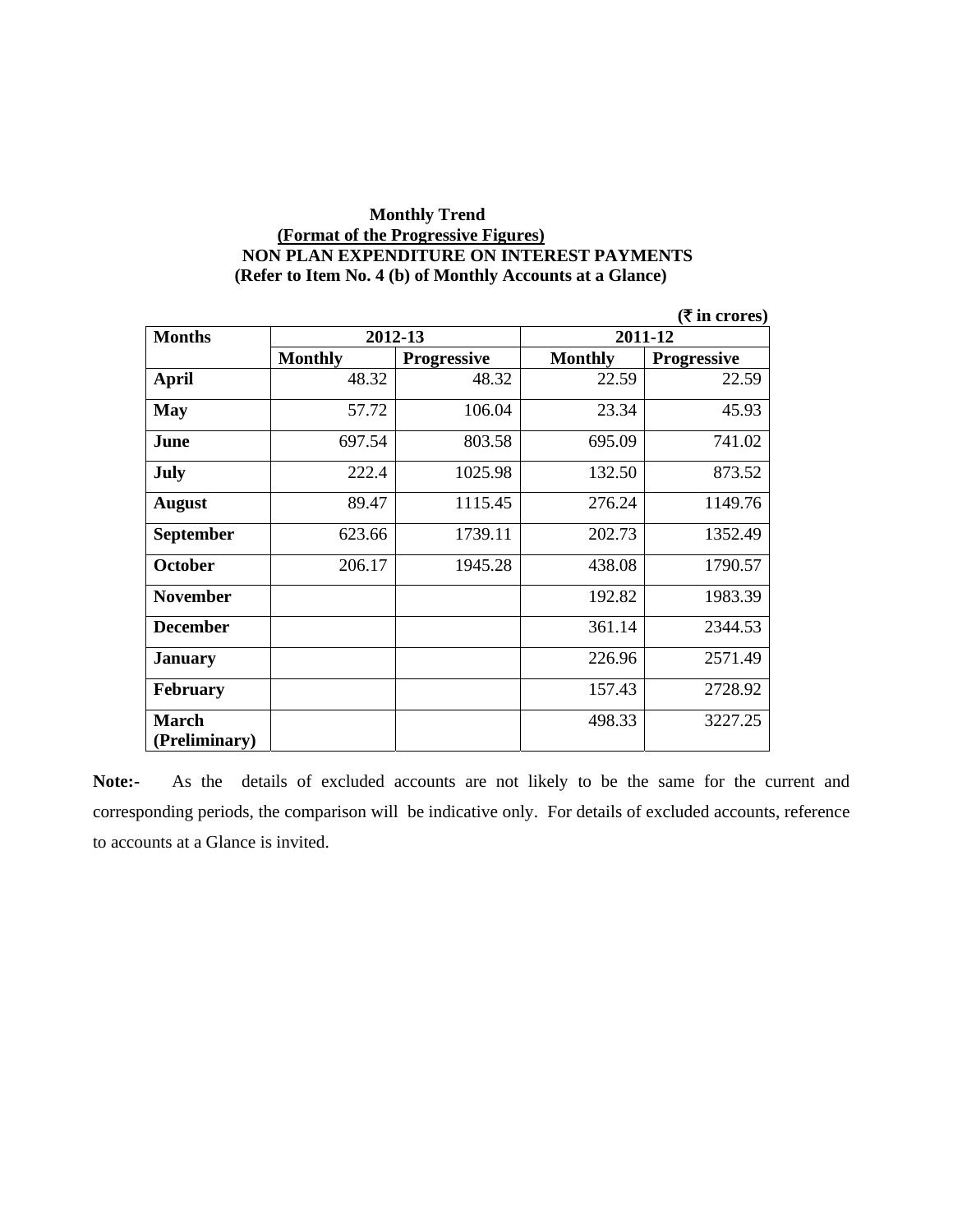#### **(Format of the Progressive Figures) CAPITAL EXPENDITURE NON PLAN (Refer to Item No. 4 (c) of Monthly Accounts at a Glance)**

|                               |                |                    |                | ( ₹ in cross)      |
|-------------------------------|----------------|--------------------|----------------|--------------------|
| <b>Months</b>                 | 2012-13        |                    |                | 2011-12            |
|                               | <b>Monthly</b> | <b>Progressive</b> | <b>Monthly</b> | <b>Progressive</b> |
| <b>April</b>                  | 1449.34        | 1449.34            | 2419.44        | 2419.44            |
| <b>May</b>                    | 1035.73        | 2485.07            | 931.53         | 3350.97            |
| June                          | $-125.26$      | 2359.81            | 95.41          | 3446.38            |
| <b>July</b>                   | $-273.23$      | 2086.58            | $-89.69$       | 3356.69            |
| <b>August</b>                 | $-506.75$      | 1579.83            | $-152.93$      | 3203.76            |
| <b>September</b>              | $-465.90$      | 1113.93            | $-120.74$      | 3083.02            |
| <b>October</b>                | 988.35         | 2102.28            | $-997.13$      | 2085.89            |
| <b>November</b>               |                |                    | 105.56         | 2191.45            |
| <b>December</b>               |                |                    | $-405.18$      | 1786.27            |
| <b>January</b>                |                |                    | $-355.74$      | 1430.53            |
| <b>February</b>               |                |                    | $-373.99$      | 1056.54            |
| <b>March</b><br>(Preliminary) |                |                    | $-437.03$      | 619.24*            |

\*Includes loans and advances disbursed.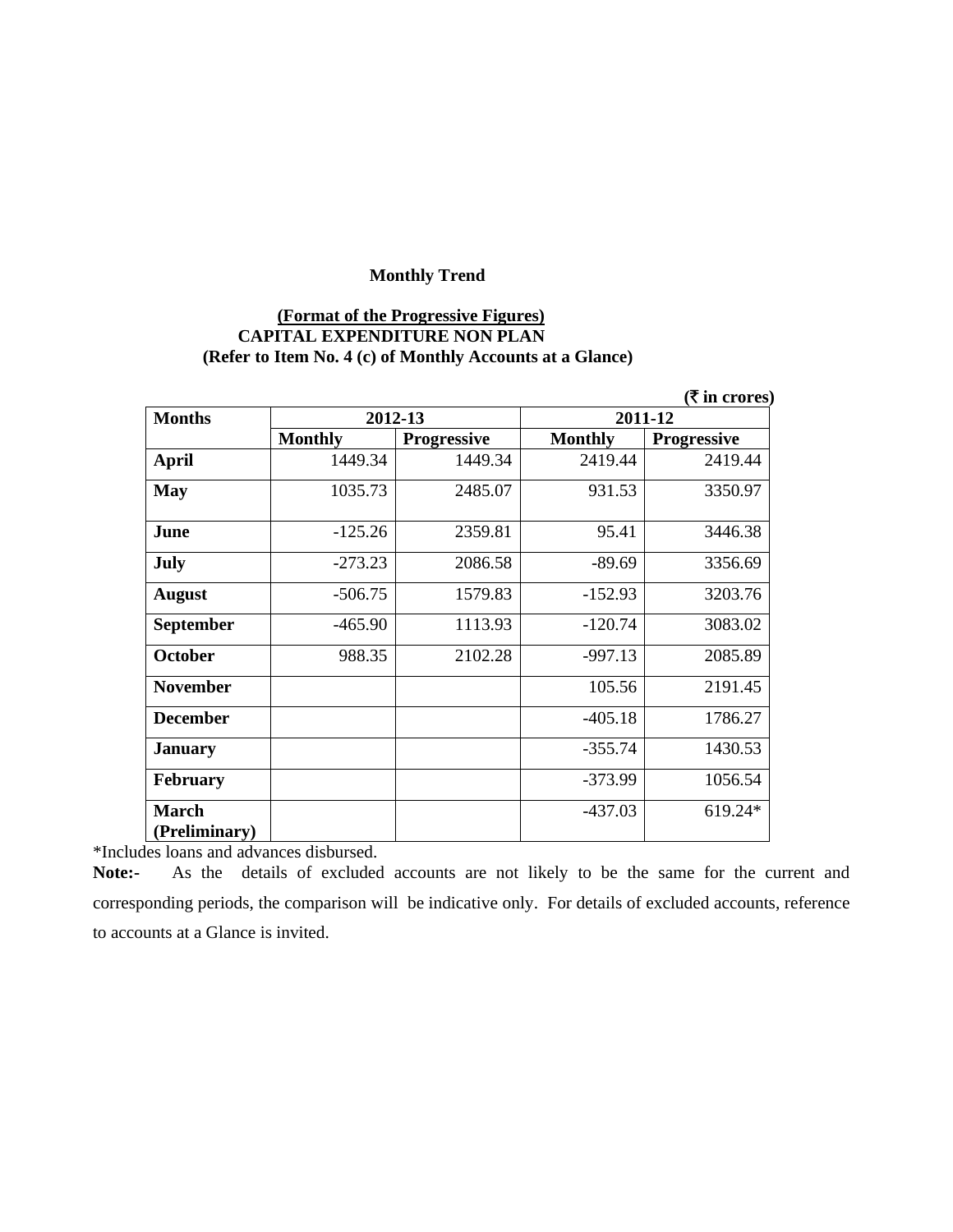# **(Format of the Progressive Figures) PLAN EXPENDITURE ON REVENUE ACCOUNT (Refer to Item No. 5 (a) of Monthly Accounts at a Glance)**

|                  |                |                    |                | (₹ in cross)       |
|------------------|----------------|--------------------|----------------|--------------------|
| <b>Months</b>    | 2012-13        |                    |                | 2011-12            |
|                  | <b>Monthly</b> | <b>Progressive</b> | <b>Monthly</b> | <b>Progressive</b> |
| <b>April</b>     | 240.50         | 240.50             | 173.07         | 173.07             |
| <b>May</b>       | 456.49         | 696.99             | 327.21         | 500.28             |
| June             | 406.64         | 1103.63            | 416.16         | 916.44             |
| <b>July</b>      | 871.33         | 1974.96            | 451.22         | 1367.66            |
| <b>August</b>    | 698.04         | 2673.00            | 347.41         | 1715.07            |
| <b>September</b> | 539.63         | 3212.63            | 371.48         | 2086.55            |
| <b>October</b>   | 594.39         | 3807.02            | 532.04         | 2618.59            |
| <b>November</b>  |                |                    | 398.42         | 3017.01            |
| <b>December</b>  |                |                    | 766.19         | 3783.20            |
| <b>January</b>   |                |                    | 846.82         | 4630.02            |
| <b>February</b>  |                |                    | 729.03         | 5359.05            |
| <b>March</b>     |                |                    | 2001.18        | 7360.23            |
| (Preliminary)    |                |                    |                |                    |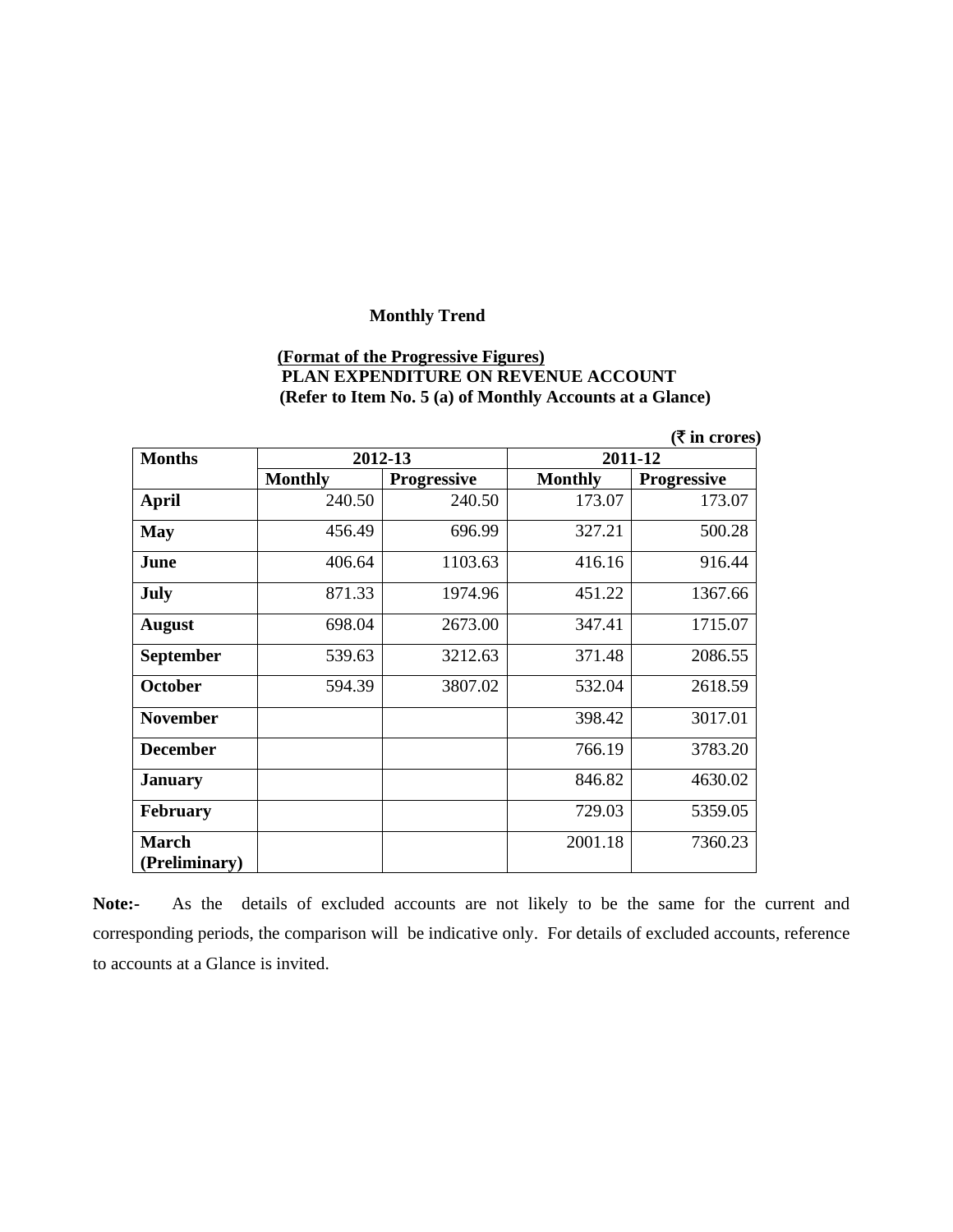# **(Format of the Progressive Figures) CAPITAL EXPENDITURE PLAN (Refer to Item No. 5 (b) of Monthly Accounts at a Glance)**

|                 |                |                    |                | (₹. in crores)     |
|-----------------|----------------|--------------------|----------------|--------------------|
| <b>Months</b>   | 2012-13        |                    |                | 2011-12            |
|                 | <b>Monthly</b> | <b>Progressive</b> | <b>Monthly</b> | <b>Progressive</b> |
| <b>April</b>    | 86.09          | 86.09              | $-1406.61$     | $-1406.61$         |
| <b>May</b>      | 475.69         | 561.78             | 176.44         | $-1230.17$         |
| June            | 433.95         | 995.73             | 273.60         | $-956.57$          |
| July            | 369.32         | 1365.05            | 360.60         | $-595.97$          |
| <b>August</b>   | 371.79         | 1736.84            | 328.82         | $-267.15$          |
| September       | 212.04         | 1948.88            | $-145.38$      | 121.77             |
| <b>October</b>  | 277.64         | 2226.52            | 2038.88        | 2160.65            |
| <b>November</b> |                |                    | 377.36         | 2538.01            |
| <b>December</b> |                |                    | 535.29         | 3073.30            |
| <b>January</b>  |                |                    | 378.99         | 3452.29            |
| <b>February</b> |                |                    | 486.09         | 3938.38            |
| <b>March</b>    |                |                    | 758.77         | 4697.15*           |
| (Preliminary)   |                |                    |                |                    |

\*Includes loans and advances disbursed.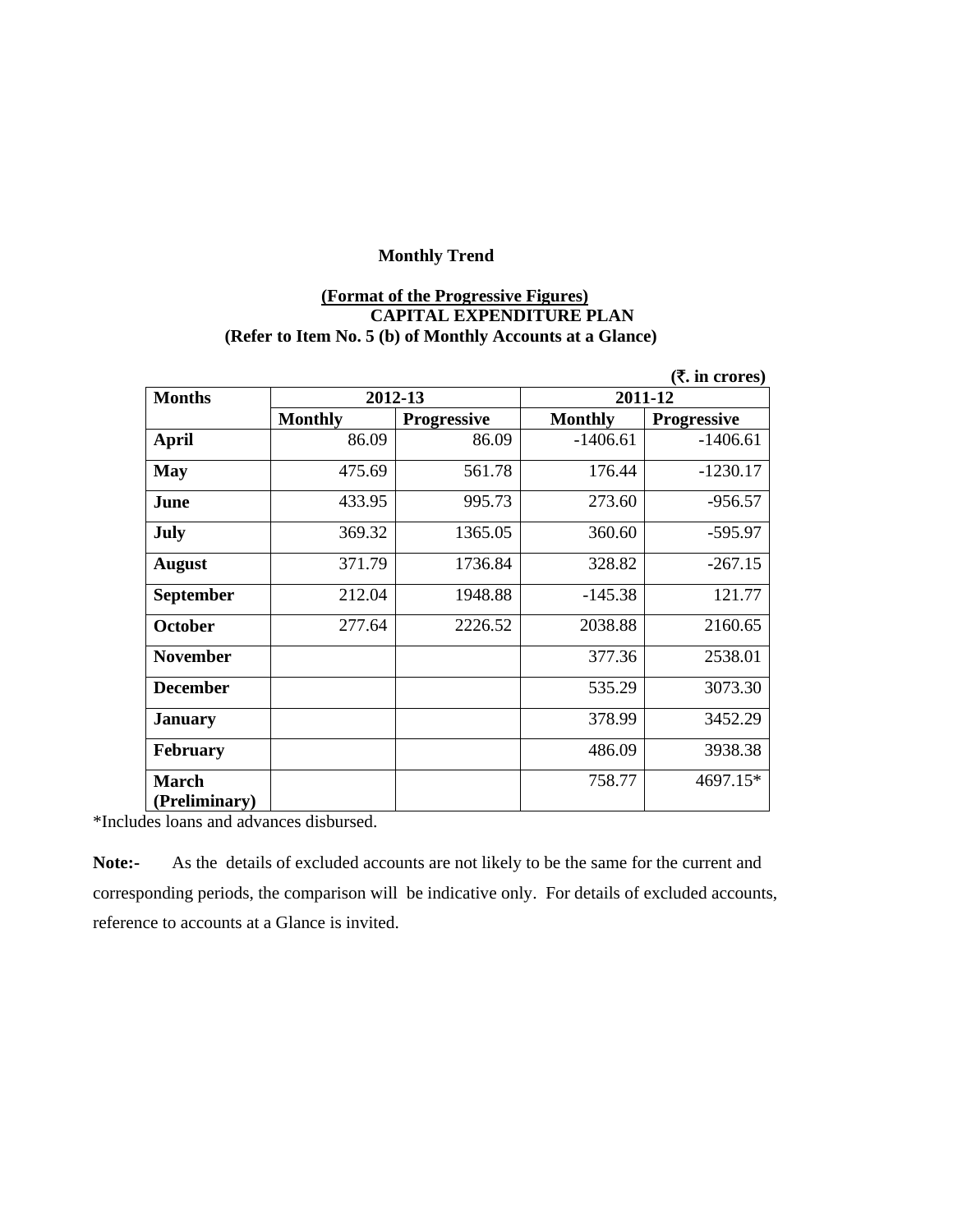#### **Monthly Trend (Format of the Progressive Figures) TOTAL EXPENDITURE (Refer to Item No.6 of Monthly Accounts at a Glance)**

|                        |                |                    |                | ( ₹ in cross)      |
|------------------------|----------------|--------------------|----------------|--------------------|
| <b>Months</b>          | 2012-13        |                    | 2011-12        |                    |
|                        | <b>Monthly</b> | <b>Progressive</b> | <b>Monthly</b> | <b>Progressive</b> |
| <b>April</b>           | 3244.04        | 3244.04            | 2140.42        | 2140.42            |
| <b>May</b>             | 3954.62        | 7198.66            | 2974.40        | 5114.82            |
| June                   | 3557.10        | 10755.76           | 2872.31        | 7987.13            |
| <b>July</b>            | 2794.64        | 13550.40           | 2754.46        | 10741.59           |
| <b>August</b>          | 2456.75        | 16007.15           | 2039.19        | 12780.78           |
| <b>September</b>       | 2671.14        | 18678.29           | 2665.25        | 15446.03           |
| <b>October</b>         | 4124.06        | 22802.35           | 3802.02        | 19248.23           |
| <b>November</b>        |                |                    | 2624.99        | 21873.22           |
| <b>December</b>        |                |                    | 3606.86        | 25480.09           |
| <b>January</b>         |                |                    | 1981.47        | 27461.56           |
| <b>February</b>        |                |                    | 2700.16        | 30161.72           |
| March<br>(Preliminary) |                |                    | 6142.95        | 36304.67           |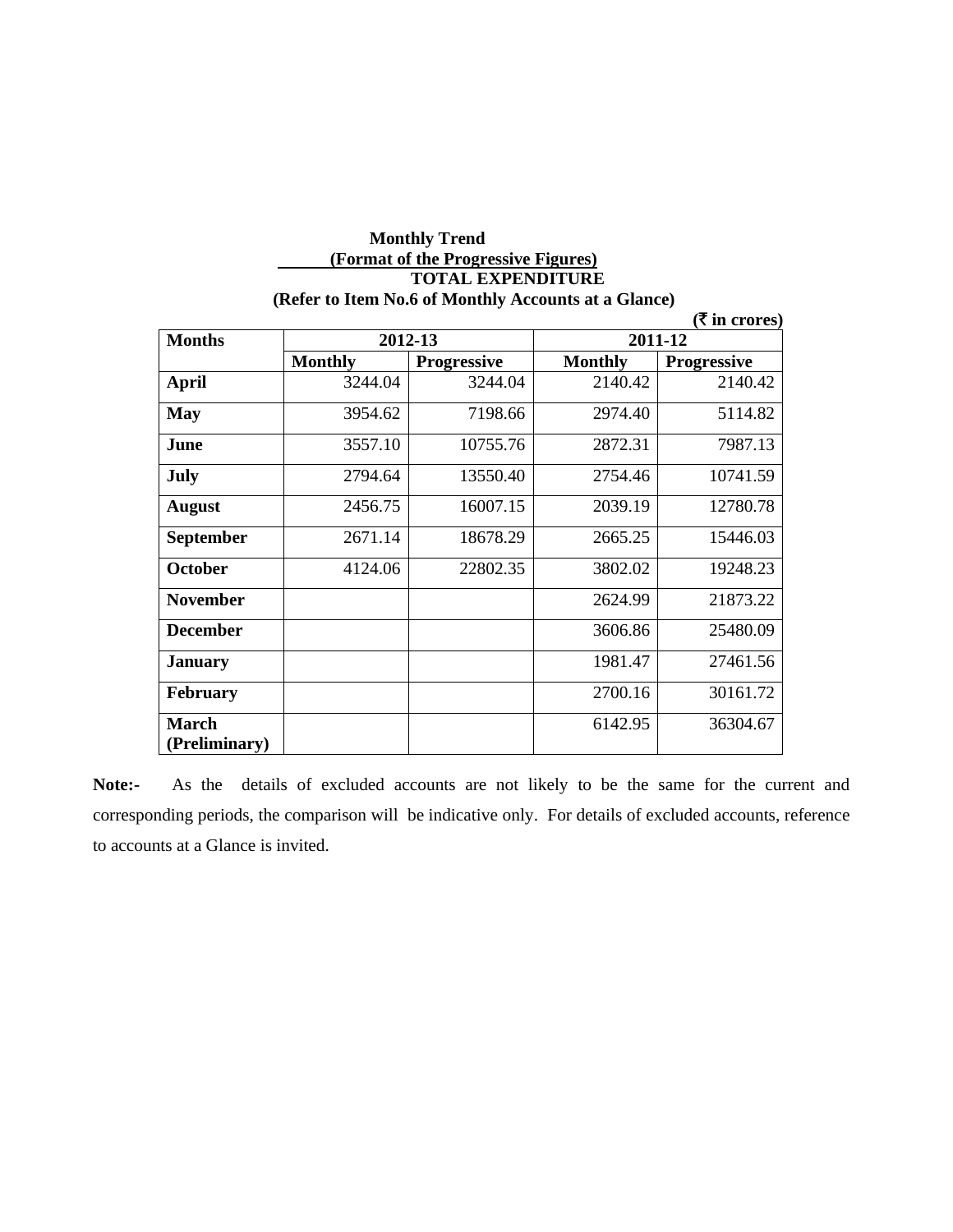# **(Format of the Progressive Figures) TOTAL REVENUE EXPENDITURE (Refer to Item No.6(a) of Monthly Accounts at a Glance)**

|                               |                |                    |                | ( ₹ in cross)      |
|-------------------------------|----------------|--------------------|----------------|--------------------|
| <b>Months</b>                 |                | 2012-13            | 2011-12        |                    |
|                               | <b>Monthly</b> | <b>Progressive</b> | <b>Monthly</b> | <b>Progressive</b> |
| <b>April</b>                  | 1708.61        | 1708.61            | 1127.59        | 1127.59            |
| <b>May</b>                    | 2443.21        | 4151.82            | 1846.81        | 2994.02            |
| June                          | 3248.39        | 7400.21            | 2503.30        | 5497.32            |
| July                          | 2698.56        | 10098.77           | 2483.55        | 7980.87            |
| <b>August</b>                 | 2591.71        | 12690.48           | 1863.3         | 9844.17            |
| <b>September</b>              | 2925.00        | 15615.48           | 2397.06        | 12241.23           |
| <b>October</b>                | 2858.07        | 18473.55           | 2760.47        | 15001.70           |
| <b>November</b>               |                |                    | 2142.06        | 17143.76           |
| <b>December</b>               |                |                    | 3476.76        | 20620.52           |
| <b>January</b>                |                |                    | 1958.22        | 22578.74           |
| <b>February</b>               |                |                    | 2588.06        | 25166.80           |
| <b>March</b><br>(Preliminary) |                |                    | 5821.47        | 30988.27           |

**Note:-** As the details of excluded accounts are not likely to be the same for the current and corresponding periods, the comparison will be indicative only. For details of excluded accounts, reference to accounts at a Glance is invited.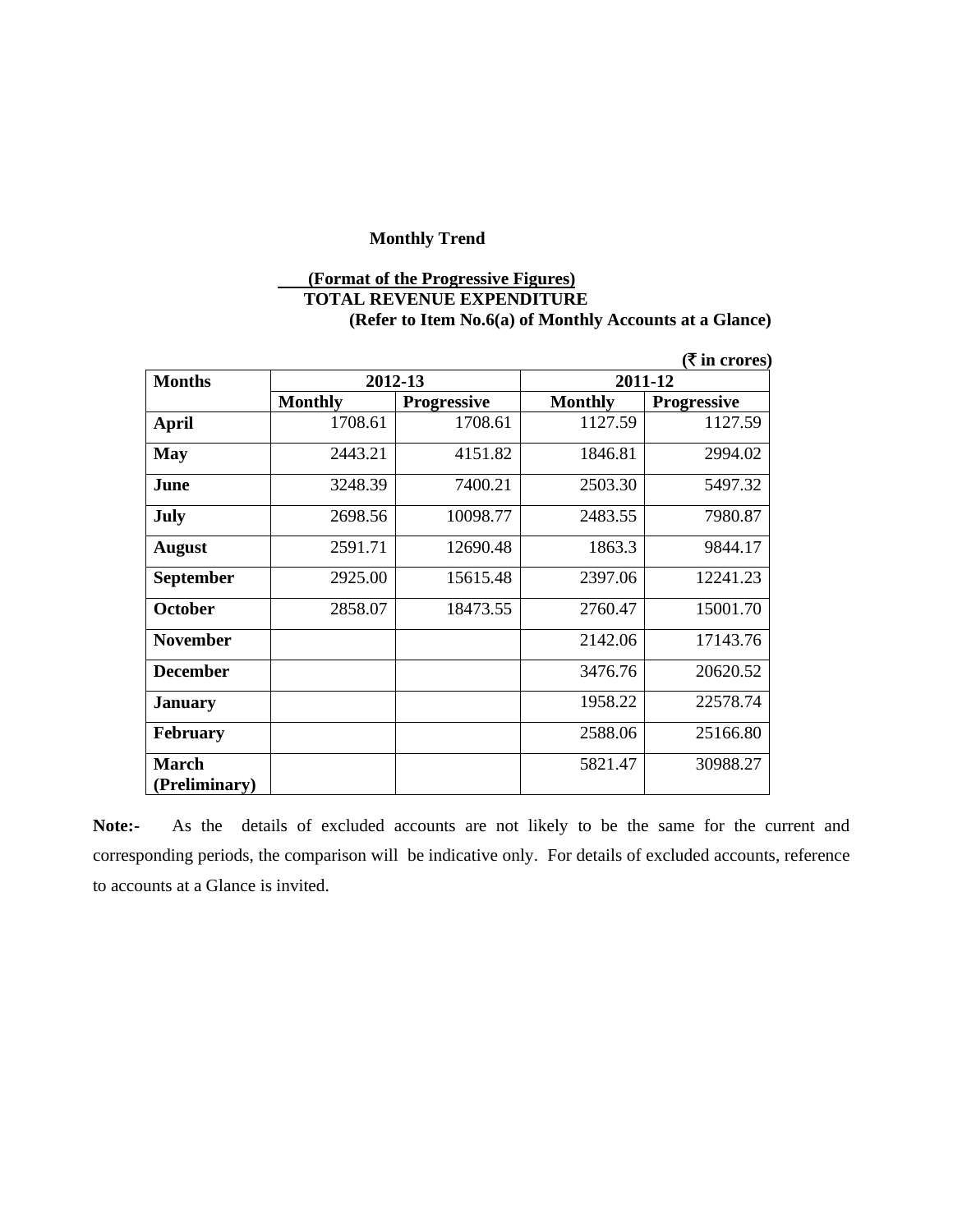#### **Monthly Trend (Format of the Progressive Figures) TOTAL CAPITAL EXPENDITURE (Refer to Item No. 6 (b) of Monthly Accounts at a Glance)**

|                 |                |                    |                | (₹ in crores)      |
|-----------------|----------------|--------------------|----------------|--------------------|
| <b>Months</b>   | 2012-13        |                    | 2011-12        |                    |
|                 | <b>Monthly</b> | <b>Progressive</b> | <b>Monthly</b> | <b>Progressive</b> |
| <b>April</b>    | 1535.43        | 1535.43            | 1012.83        | 1012.83            |
| <b>May</b>      | 1511.42        | 3046.85            | 1107.97        | 2120.80            |
| June            | 308.69         | 3355.54            | 369.01         | 2489.81            |
| <b>July</b>     | 96.09          | 3451.63            | 270.91         | 2760.72            |
| <b>August</b>   | $-134.96$      | 3316.67            | 175.89         | 2936.61            |
| September       | $-253.86$      | 3062.81            | 268.18         | 3204.79            |
| <b>October</b>  | 1265.99        | 4328.80            | 1041.75        | 4246.54            |
| <b>November</b> |                |                    | 482.93         | 4729.47            |
| <b>December</b> |                |                    | 130.01         | 4859.57            |
| <b>January</b>  |                |                    | 23.25          | 4882.82            |
| <b>February</b> |                |                    | 112.10         | 4994.92            |
| <b>March</b>    |                |                    | 321.48         | 5316.40*           |
| (Preliminary)   |                |                    |                |                    |

\*Includes loans and advances disbursed.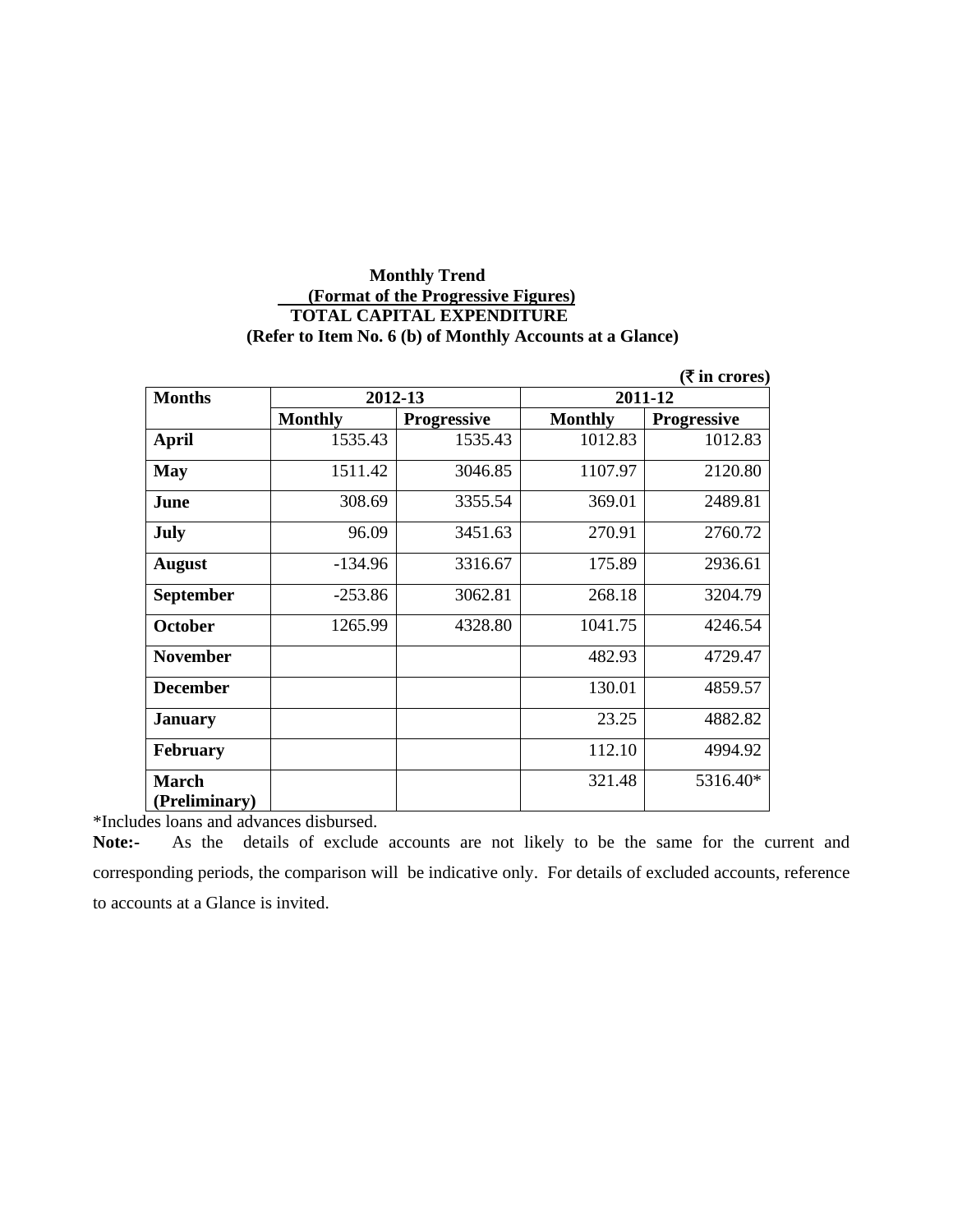# **Monthly Trend (Format of the Progressive Figures) Revenue Surplus Deficit (Refer to Item No. 7of Monthly Accounts at a Glance)**

| $(\bar{\bar{\mathbf{x}}}$ in crores) |                    |                |                    |  |  |
|--------------------------------------|--------------------|----------------|--------------------|--|--|
| 2012-13                              |                    | 2011-12        |                    |  |  |
| <b>Monthly</b>                       | <b>Progressive</b> | <b>Monthly</b> | <b>Progressive</b> |  |  |
| 555.13                               | 555.13             | 775.41         | 775.41             |  |  |
| 716.68                               | 1271.81            | 337.90         | 1113.31            |  |  |
| $-1045.34$                           | 226.47             | $-872.00$      | 241.31             |  |  |
| 1566.16                              | 1792.63            | $-175.68$      | 65.63              |  |  |
| $-178.42$                            | 1614.21            | 363.98         | 429.61             |  |  |
| $-659.49$                            | 954.72             | 248.08         | $-181.53$          |  |  |
| $-429.03$                            | 525.69             | 589.89         | $-771.42$          |  |  |
|                                      |                    | $-178.81$      | $-592.61$          |  |  |
|                                      |                    | 233.09         | $-826.51$          |  |  |
|                                      |                    | 150.00         | $-976.51$          |  |  |
|                                      |                    | $-120.47$      | $-856.04$          |  |  |
|                                      |                    | $-1639.19$     | $-2495.23$         |  |  |
|                                      |                    |                |                    |  |  |